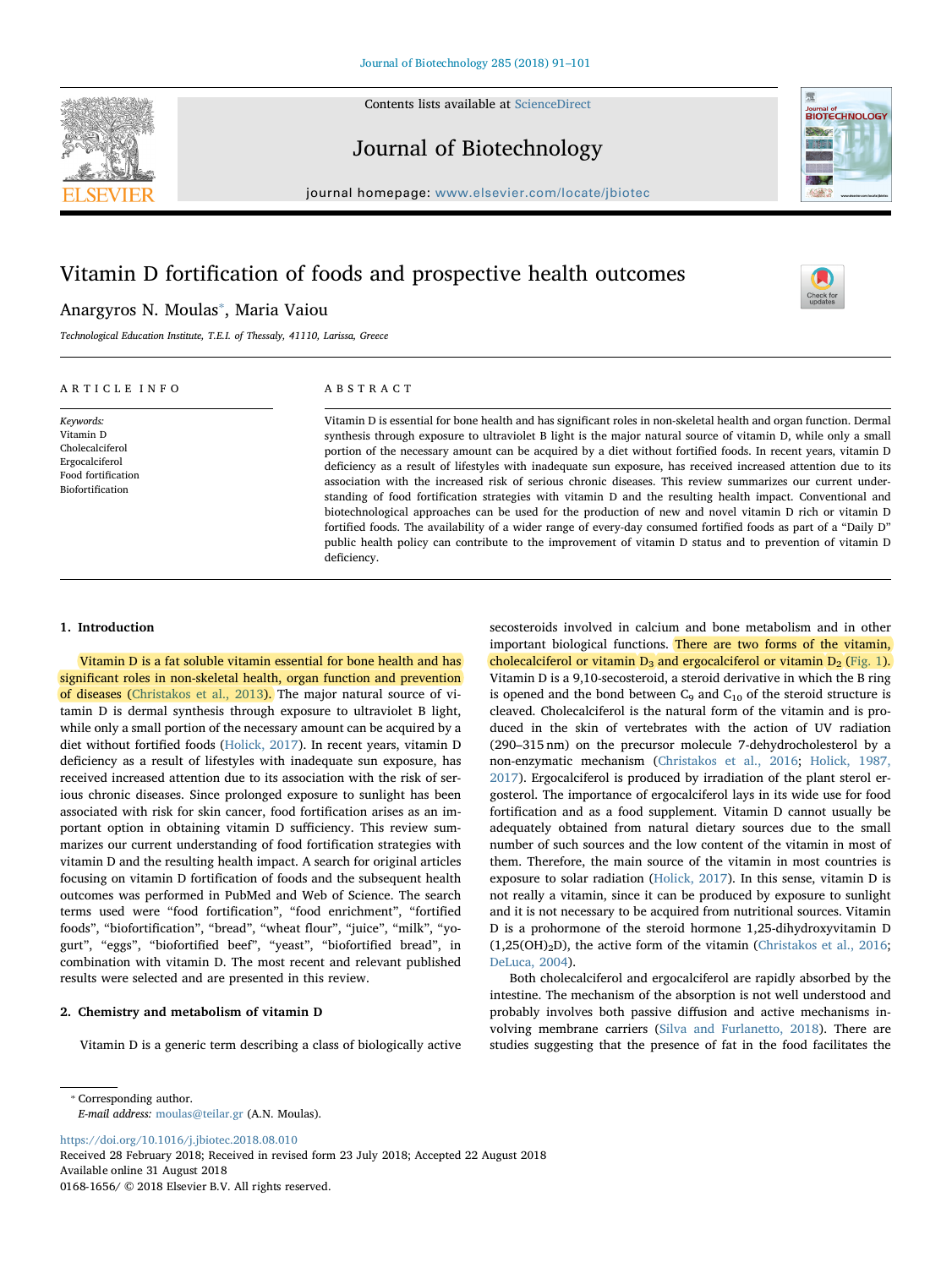<span id="page-1-0"></span>

Fig. 1. Chemical formulae of vitamin  $D_2$ , vitamin  $D_3$ , 25(OH) $D_3$  and 1,25(OH)<sub>2</sub>D<sub>3</sub>.

absorption of vitamin D ([Raimundo et al., 2015](#page-9-4)). Other studies have shown that vitamin D is bioavailable without the presence of significant amounts of dietary fat or even in the absence of it ([Nikooyeh et al.,](#page-9-5) [2016;](#page-9-5) [Silva and Furlanetto, 2018](#page-9-3); [Tangpricha et al., 2003\)](#page-9-6).

After cutaneous production of cholecalciferol or absorption by the intestine of cholecalciferol or ergocalciferol, the vitamin enters the circulation bound to the vitamin D binding protein (DBP). The DPB is a serum glycoprotein of the albuminoid family of binding proteins. It is an α2-globulin with 458 amino acids and molecular weight of 52–59 kDa ([Delanghe et al., 2015](#page-9-7); [Speeckaert et al., 2014\)](#page-9-8).

Upon production or absorption, cholecalciferol is transported to the liver where it is enzymatically hydroxylated by CYP2R1 to 25-hydroxyvitamin  $D_3$ , (25(OH) $D_3$ ) the major vitamin D compound in the circulation. The serum concentration of 25(OH)D is an indicator of the vitamin D status [\(Christakos et al., 2016\)](#page-8-1). In a second enzymatic hydroxylation step,  $25(OH)D_3$  is further hydroxylated in the kidney by CYP27B1 to  $1,25(OH)<sub>2</sub>D<sub>3</sub>$ , the hormonal form of vitamin D [\(Fig. 1\)](#page-1-0). In the human body the  $D_2$  and  $D_3$  vitamins have a similar metabolism but the  $D_3$  metabolites are thought to be more active and the  $D_3$  vitamin is more efficient in restoring the serum levels of the major circulating metabolite, 25(OH)D [\(Silva and Furlanetto, 2018\)](#page-9-3).

#### 3. Biological functions of vitamin D

Vitamin D compounds have both genomic and non-genomic actions.  $1,25(OH)<sub>2</sub>D<sub>3</sub>$ , the hormonal form of vitamin D, exerts its action by binding to the vitamin D receptor (VDR), a member of the family of nuclear receptors ([Pike et al., 2017](#page-9-9)).

By binding to the VDR,  $1,25(OH)_2D_3$  activates a heterodimeric complex of the VDR and the Retinoic X Receptor (RXR) that binds to specific vitamin D response elements (VDREs) in the regulatory area of the gene controlled by  $1,25(OH)_2D$  and either upregulates or downregulates the expression of target genes [\(Lin, 2016](#page-9-10); [Pike et al., 2017\)](#page-9-9).

The major biological functions of  $1,25(OH)_{2}D_{3}$  are regulation of bone metabolism and maintenance of skeletal health and are mainly achieved by enhancement of calcium and phosphorus absorption by the intestine and promotion of bone mineralization. It is not surprising that VDR is expressed in the intestine, bones, kidney and parathyroid glands. However VDR is expressed in a vast variety of cells and tissues in the human body, suggesting a role of  $1,25(OH)_2D_3$  in extraskeletal health [\(Lin, 2016;](#page-9-10) [Pike et al., 2017](#page-9-9); [Wang et al., 2012](#page-10-0)). Experiments in animal models as well as epidemiological and clinical data suggest roles for vitamin D in protection from infections, prevention of cancer, on the cardiovascular system and in certain autoimmune diseases ([Christakos](#page-8-0) [et al., 2013](#page-8-0)).

#### 4. Vitamin D sources and vitamin D status

The serum concentration of 25(OH)D is a reliable biomarker of a person's vitamin D status [\(Christakos et al., 2016](#page-8-1)). Unlike other nutrients vitamin D (and thus 25(OH)D) can be obtained from a non-nutritional source, i.e. dermal synthesis. Additionally vitamin D has a range of biological functions beyond those in bone and these functions possibly require different levels of 25(OH)D. These facts create a controversy about the vitamin D intake that is necessary for the vitamin to exert all its biological functions and about the serum concentrations of 25(OH)D that define sufficiency and deficiency ([Pludowski et al.,](#page-9-11) [2018\)](#page-9-11).

The European Food Safety Authority (EFSA) considers that a serum 25(OH)D concentration of 20 ng/mL (50 nmol/L) is a suitable target value for all population groups and based on that, the adequate intake (AI) is set to 600 IU (15 μg) for adults and 400 IU (10 μg) for infants ([Bresson et al., 2016](#page-8-2)). The US Institute of Medicine (IOM) suggests a serum level of 25(OH)D of 16 ng/mL (40 nmol/L) as the targeted level for a median dietary requirement with the lower end of the requirement range being 12 ng/mL (30 nmol/L). Based on the above the Estimated Average Requirement (EAR) for vitamin D is 400 IU ( $10 \mu$ g)/day for all population groups while the Recommended Dietary Allowance (RDA) is 600 IU (15 μg)/day with the exception of persons aged over 71 years where the RDA is 800 IU (20 μg /day) ([IOM, 2011\)](#page-9-12). Guidelines focusing on the pleiotropic effects of vitamin D instead of mainly the bone effects suggest a serum 25(OH)D target level of 30 ng/mL (75 nmol/L), and daily vitamin D intake in the range of 400–2000 IU (10–50 μg) depending on age, ethnicity, body weight and disease status [\(Pludowski](#page-9-11) [et al., 2018](#page-9-11)).

The vast majority of  $25(OH)D<sub>3</sub>$  in the circulation comes from exposure to sunlight [\(Battault et al., 2013;](#page-8-3) [Christakos et al., 2016](#page-8-1); [Holick,](#page-9-0) [2017\)](#page-9-0). The cutaneous production of vitamin D depends on demographic factors such as skin pigmentation and age, use of sunscreen and factors related to the solar radiation such as time of day, season, latitude, altitude as well as weather conditions and atmospheric pollution [\(Holick,](#page-9-0) [2017\)](#page-9-0). Public awareness on the causative relation between skin cancer and UV radiation probably contributes to avoidance of exposure to sunlight. Vitamin D deficiency, as diagnosed by 25(OH)D levels below 20 ng/mL (50 nmol/L), is very common throughout the world even in sunny countries where the amount of regular sunshine was thought to be adequate to maintain the vitamin D status at the recommended levels ([Holick, 2017;](#page-9-0) [Lapatsanis et al., 2005;](#page-9-13) [Manios et al., 2017a\)](#page-9-14).

On the other hand, a healthy balanced diet is not enough to prevent vitamin D deficiency if it is not accompanied by exposure to sunlight, since most unfortified foods do not contain adequate amounts of vitamin D. Only some oily fishes such as salmon, herring, kipper, mackerel and sardines containing approximately between 200 and 1000 IU (5–25 μg) per 100 g, are sufficient sources of cholecalciferol while wild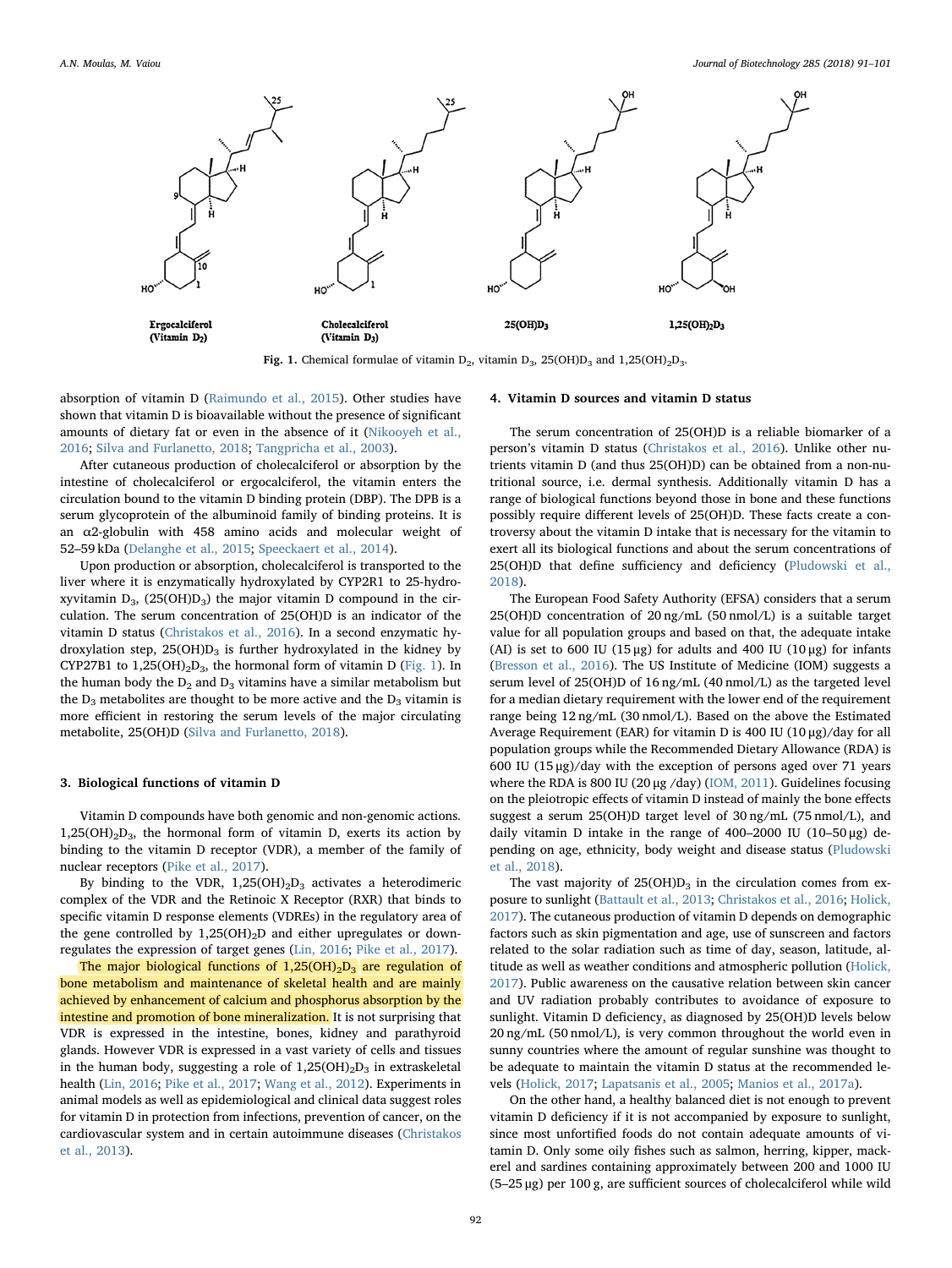mushrooms are considered to be natural ergocalciferol carriers ([Milesevic et al., 2018](#page-9-15); O'[Mahony et al., 2011\)](#page-9-16).

Several in vivo, epidemiological and clinical data suggest an association of vitamin D deficiency with increased risk for a large number of acute and chronic illnesses including rickets [\(Sahay and Sahay, 2012](#page-9-17)), childhood caries ([Schroth et al., 2013](#page-9-18)), osteoporosis ([Goltzman, 2018](#page-9-19); [Lips and van Schoor, 2011](#page-9-20); [Sunyecz, 2008\)](#page-9-21), infections [\(Gunville et al.,](#page-9-22) [2013\)](#page-9-22), autoimmune diseases [\(Vanherwegen et al., 2017](#page-10-1); [Christakos](#page-8-1) [et al., 2016\)](#page-8-1), cardiovascular diseases [\(Majeed, 2017](#page-9-23); [Zittermann, 2018](#page-10-2); [Christakos et al., 2016\)](#page-8-1), cancer [\(Atoum and Alzoughool, 2017](#page-8-4); [Feldman](#page-9-24) [et al., 2014;](#page-9-24) [Christakos et al., 2016](#page-8-1)), type 2 diabetes ([Chiu et al., 2004](#page-8-5); [Forouhi et al., 2008](#page-9-25)) and neurological disorders ([Di Somma et al.,](#page-9-26) [2017\)](#page-9-26).

Although there is no generally accepted consensus on the optimal serum levels of 25(OH)D, most researchers agree that vitamin D deficiency should be avoided. Specific approaches such as increased dietary and supplemental vitamin D intakes and encouragement of outdoor activities and hence more direct sun exposure (usually 5–10 min of exposure of the arms and legs or the hands, arms, and face, 2 or 3 times per week) could guarantee vitamin D sufficiency ([Holick, 2004\)](#page-9-27).

#### 5. Vitamin D fortified foods

### 5.1. Food fortification

Fortification refers to the addition of nutrients or non-nutrient bioactive components to food and food constituents. Fortification can be used as a public health measure for the promotion of the intake of a nutrient in order to prevent or treat deficiencies but can also be used in order to appeal to consumers ([Dwyer et al., 2015\)](#page-9-28). Biofortification, or bio-addition refers to increasing the nutrient content of a food of plant or animal origin by selective breeding, feeding or treating or genetically engineering or by adding another food rich in a nutrient, instead of adding the vitamin during food processing [\(Calvo and Whiting, 2013](#page-8-6); [Cashman, 2015\)](#page-8-7).

#### 5.2. Fortification strategies

Cholecalciferol, ergocalciferol and their 25-hydroxylated metabolites have been used for food fortification. There are two recent reviews highlighting the results of several intervention trials regarding the comparative efficacy of vitamins  $D_2$  and  $D_3$  at raising 25(OH)D concentrations, with most indicating that vitamin  $D_3$  is more effective at raising 25(OH)D concentrations ([Silva and Furlanetto, 2018](#page-9-3); [Wilson](#page-10-3) [et al., 2017](#page-10-3)).

After the discovery of the anti-rachitic effects of vitamin D in the early  $20^{\rm th}$  century, a variety of foods was fortified including milk and dairy products, margarine and even beer [\(Holick, 2004](#page-9-27)). Cow's milk became the main delivery vehicle for vitamin D since the 1940s in the United States and Canada and a carefully planned fortification policy has been introduced to eliminate rickets as a public health issue. Two different fortification practices, a voluntary approach and a stressing mandatory fortification are applied in USA and Canada respectively, but both are similar in providing fortified foods with proven efficacy. Currently it is estimated that ∼60% of the intake of vitamin D from foods in the US and Canada could be attributed to fortified foods. The major contributors to vitamin D intake in the US are fluid milk and cereals. In Canada fortified milk and fortified margarine are the major contributors to vitamin D intake, as it was shown by the higher 25(OH) D levels, that were found in Canadians ingesting fortified milk as compared to those not ingesting [\(Calvo and Whiting, 2013\)](#page-8-6).

On the other hand, across Europe, legislative and voluntary fortification policies and practices vary from country to country. In the 1940s, vitamin D fortification of margarine and fat spreads became a mandatory approach in the UK and Ireland, aiming mainly to lift the vitamin D content up to the level naturally found in butter and not to

improve the vitamin D status of the population ([Brown et al., 2013](#page-8-8); [Wilson et al., 2017](#page-10-3)). Allen et al. provided evidence regarding the fortification vehicle and the optimum concentration that could safely improve the vitamin D status in the United Kingdom. With the use of nationally representative data, the authors simulated a fortification level of 400 IU (10 μg) vitamin D/100 g wheat flour, and a significant reduction from 93% to 50% of the proportion of at-risk groups estimated to have vitamin D intakes below the Reference Nutrient Intakes (RNI) was achieved with no individual exceeding the tolerable upper intake level (UL). Additionally, the estimated theoretical 2.5th percentile of population winter serum 25(OH)D concentration was elevated from 8 to 10.8 ng/ml (20–27 nmol/L) post fortification, which was above the minimum reference threshold of 10 ng/ml (25 nmol/L), and vitamin D intakes were improved across all socioeconomic groups. Fortification of wheat flour at this concentration was determined to be more effective than that of milk or milk and flour combined at any of the concentrations assessed and was, therefore, selected as the optimal fortification concentration. The results of this study suggest that vitamin D fortification of wheat flour could be a potentially effective strategy to increase the vitamin D intakes and the status of United Kingdom population groups at risk of deficiency without raising the risk of exceeding current reference thresholds ([Allen et al., 2015\)](#page-8-9).

Brown et al., have modeled the effect of fortifying various carrier foods, including orange juice, bread and milk on vitamin D levels, since the adult population in Germany appears to have generally low vitamin D levels compared to the US. The aim of the study was to prevent deficiency in the entire population while ensuring that people remain under upper limits for consumption. The authors have also compared the conventional approach of constant food fortification with the seasonal fortification of these staple foods, since the UVB-induced dermal synthesis of vitamin D is decreased during the winter. By using this fortification model, it was estimated that an average individual needs approximately 948 IU (23.7 μg) of vitamin D daily to reach a 25(OH)D serum concentration of 30 ng/mL (75 nmol/L) in Germany. Bread seems suitable as carrier product for base supply, but the application of vitamin D fortification strategies for different foodstuffs to overcome the possibility of overdose risk is also suggested [\(Brown et al., 2013\)](#page-8-8).

Grønborg et al. performed a graded modelling of dietary vitamin D intake by calculating the contribution of vitamin D from fortified foods in 855 Danish women aged 18–55 years and concluded that adequate and safe levels of intake can be achieved and risks for reaching the 4000 IU (100 μg) national and EFSA upper limit of intake were observed only with daily consumption of supplements of 3200 IU (80 μg) ([Grøndborg](#page-9-29) [et al., 2018](#page-9-29)).

In Southeast Asia given the lifestyle changes that are limiting the sun exposure and the marginal consumption of foods naturally containing vitamin D, Yang et al. estimated, based on dietary intakes available from several Southeast Asian countries, whether food fortification has the potential to increase daily vitamin D intakes among women of reproductive age and other targeted groups ([Yang et al.,](#page-10-4) [2013\)](#page-10-4). In Vietnam it is estimated that 91.5% of women and 38% of children under 5 years of age consume vegetable oil daily (median consumption, 11.1 and 6 g/day, respectively) and therefore, fortification of the vegetable oil at a level of 300 to 400 IU (7.5–10 μg)  $/100$  g could provide 7%–9% of the Institute of Medicine (IOM) Estimated Average Requirement (EAR) of vitamin D and 4%–5% of the IOM EAR for a woman (400 IU or  $10 \mu$ g) and for a child under 5 years of age respectively. This study highlights that vitamin D-fortified vegetable oil could provide from 3% to approximately 21% of the EAR for vitamin D for an adult, having thus significant potential to improve the vitamin D status in Southeast Asian countries [\(Yang et al., 2013](#page-10-4)).

In order to be effective in preventing deficiency, food fortification needs to be tailored to the nutritional habits of each country and specific market. For this reason fortification strategies should take in account the above. For example in India, it was proposed that fortification of widely consumed foods such as wheat flour, maida, rice and rice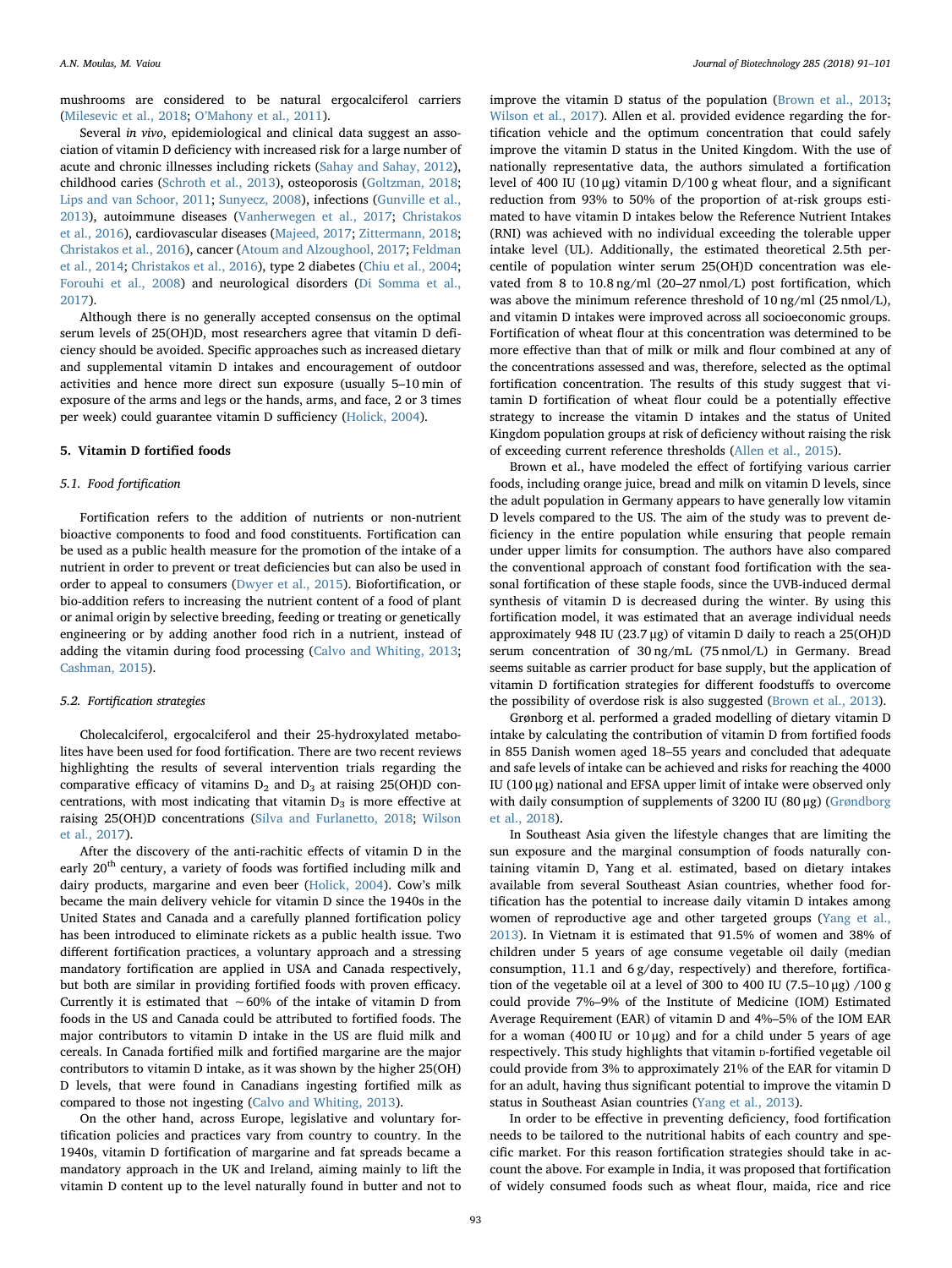<span id="page-3-0"></span>

| Table 1                   | Trials with vitamin D fortified foods. |                                                                                                                                       |                                                                                                                                                                                                                     |                                                                                                                                                                                                                                                                                                |                                                                                                                                                                                                                                                                                                                                                                                                   |
|---------------------------|----------------------------------------|---------------------------------------------------------------------------------------------------------------------------------------|---------------------------------------------------------------------------------------------------------------------------------------------------------------------------------------------------------------------|------------------------------------------------------------------------------------------------------------------------------------------------------------------------------------------------------------------------------------------------------------------------------------------------|---------------------------------------------------------------------------------------------------------------------------------------------------------------------------------------------------------------------------------------------------------------------------------------------------------------------------------------------------------------------------------------------------|
| Food Source               | Reference                              | Fortification model<br>(vitamin D dose)                                                                                               | Duration and Population                                                                                                                                                                                             | (product portion)<br>Study groups                                                                                                                                                                                                                                                              | Serum 25(OH)D                                                                                                                                                                                                                                                                                                                                                                                     |
| Fortified Yogurt          | Mostafai et al. (2018)                 | 000<br>Each 100 g pack of yogurt contained 1<br>IU (25 µg) vitamin D                                                                  | Patients with confirmed prediabetes<br>12 weeks<br>$n = 90$                                                                                                                                                         | 1) Group A: Fortified yogurt with vitamin D<br>2) Group B: Plain yogurt<br>3) Group C: Oral vitamin D supplement                                                                                                                                                                               | Post-intervention: $30.79 \pm 12$ ng/mL (76.9 nmol/L)<br>2) Pre-intervention: 17.57 $\pm$ 16.43 ng/mL<br>18.15 $\pm$ 13.47 ng/mL (45.3 nmol/L)<br>$33.03 \pm 18.08$ ng/mL (82.4 nmol/L)<br>$18.73 \pm 12.82$ ng/mL (46.8 nmol/L)<br>$15.55\,\pm\,10\,\mathrm{ng/mL}$ (38.8 nmol/L)<br>1) Pre-intervention:<br>3) Pre-intervention:<br>Post-intervention:<br>Post-intervention:<br>$(43.9$ nmol/L) |
|                           | Bonjour et al. (2015)                  | Each 125 g of yogurt provides 400 IU<br>$(10 \mu g)$ of vitamin $D_3$                                                                 | fractures over 60 years (mean age 73.4)<br>Aged white women at risk of fragility<br>84 days<br>$n = 48$                                                                                                             | two yogurts of 125 g each, providing 400 IU (10<br>µg) of vitamin D <sub>3</sub> and 800 mg of elemental Ca<br>1) Fortified Yogurt (FY) Group:<br>D <sub>3</sub> and 280 mg of elemental Ca<br>2) Control Yogurt (CY) Group:<br>0 µg of supplemental vitamin                                   | ± 2.5 to<br>2.4<br>$\pm$<br>FY: from 13.7 to 22.5 ng/mL (from 34.3<br>CY: from 14 to 16.5 $ng/ml$ (from 35.0<br>D0 to D84, serum 25(OH)D increased:<br>to 56.3 $\pm$ 2.4 nmol/L)<br>$41.3 \pm 3.0 \,\text{mol/L}$                                                                                                                                                                                 |
|                           | Bonjour et al. (2018)                  | Each 125 g servings of Vitamin D <sub>3</sub> -fortified<br>yogurt contained 200 and 400 IU (5 and<br>10 µg) daily doses respectively | follow-up weeks, without product, from<br>(The 16 intervention weeks lasted from<br>Menopausal women (mean age: 61.5)<br>early January to mid-August, the 8<br>late August to mid-October)<br>24 weeks<br>$n = 133$ | 3) Gr.Suppl.10: consuming two 125-g servings of<br>1) Gr.Suppl.O: time controls maintaining dietary<br>2) Gr.Suppl.5: consuming one 125-g servings of<br>VitD <sub>3</sub> -fortified yogurts with 10 µg daily doses.<br>VitD <sub>3</sub> -fortified yogurts with 5 µg daily doses.<br>habits | $20$ ng/mL (50 nmol/L) was $37.8,$<br>54.5, and 63.6% in Gr.Suppl.0, Gr.Suppl.5, and<br>Gr.Suppl.10, respectively<br>Serum 25(OH)D $\geq$                                                                                                                                                                                                                                                         |
| Fortified yogurt<br>drink | Hajimohammadi et al.<br>(2017)         | Vitamin D <sub>3</sub> -fortified doogh (yogurt drink)<br>containing 500 IU (12.5 µg)/250 mL                                          | Diabetic patients<br>12 weeks<br>$n = 100$                                                                                                                                                                          | 1) Group of fortified yogurt drink (FD): 500 IU<br>2) Plain yogurt drink (PD): 170 mg calcium and<br>vitamin D and 170 mg calcium in each 250 cc<br>no vitamin D/250 cc<br>bottle                                                                                                              | $\begin{array}{l} \mbox{Before: } 15.2\,\mbox{ng/mL} \ (38.0\ \pm\ 22.8\,\mbox{mmol/L}) \\ \mbox{After: } 13.38\,\mbox{ng/mL} \ (33.4\ \pm\ 22.8\,\mbox{mmol/L}) \end{array}$<br>$±$ 20.2 nmol/L)<br>After: 28.8 ng/mL (72.0 $\pm$ 23.5 nmol/L)<br>Before: 15.4 ng/mL (38.5<br>1) FD Group:<br>2) PD Group:                                                                                       |
| Fortified Cheese          | Manios et al. (2017b)                  | daily dose of 228 IU (5.7 µg) of vitamin D <sub>3</sub><br>$\varpi$<br>60 grams of enriched cheese provided                           | 8 consecutive winter weeks from January<br>Postmenopausal women (55-75 years<br>to March<br>$n = 79$<br>old)                                                                                                        | 60 g of vitamin D <sub>3</sub> enriched Gouda-type cheese<br>(CG: $n = 39$ ) consumed, as part of their usual<br>2) Intervention group (IG: $n = 40$ ) consumed,<br>diet, 60 g of non-enriched Gouda-type cheese<br>1) Control group                                                           | There was a differential response of mean (95 % CI)<br>$-1.84$ ng/mL or -4.6 (-6.4, -.8) nmol/L, $p < 0.001$ ,<br>serum 25(OH)D levels in the IG and CG, with the<br>increasing and the latter decreasing significantly<br>[i.e., by 2 ng/mL or 5.1 (3.4, 6.9) nmol/L vs.<br>respectively]<br>former                                                                                              |
| Fortified milk            | Piirainen et al. (2007)                | $(0.5 \,\text{mg}/100 \,\text{g})$ and margarines $(10 \,\text{mg})$<br>Since February 2003, fluid milks<br>100 <sub>g</sub>          | During wintertime, before in 2001-2002<br>and after the initiation of fortification in<br>Finnish 4-year-old children<br>2003-2004<br>$n = 118$                                                                     | wintertime, one before $(n = 82)$ in 2001-2002<br>Two cohorts of children were studied during<br>and the other after $(n = 36)$ the initiation of<br>fortification in 2003-2004                                                                                                                | nmol/l) compared to prior (21.9 ng/mL or 54.7 (95%<br>The serum 25(OH)D concentration was higher after<br>fortification (26 ng/mL or 64.9 (95% CI 59.7-70.1)<br>CI 51.0-58.4) nmol/l; $p = 0.002$                                                                                                                                                                                                 |
|                           | Khadgawat et al.<br>(2013)             | Milk fortified either with 600 IU (15µg) or<br>1000 IU (25 µg) of vitamin D                                                           | healthy school children, aged 10-14<br>$n = 713$ (boys-300; girls-413)<br>12 weeks<br>years                                                                                                                         | fortified with 600 IU (15µg) of vitamin D per day<br>fortified with 1000 IU (25 µg) of vitamin D per<br>2) Group B ( $n = 243$ ) received 200 ml of milk<br>3) Group C ( $n = 233$ ) received 200 ml of milk<br>1) Group A ( $n = 237$ ) received 200 ml of<br>unfortified milk per day<br>day | vs 6.32 %, 4.9 % and 12 %, respectively, at baseline<br>Subjects having serum 25(OH)D levels $>$ 20 ng/ml<br>Group B: 69.95 % Group C: 81.11 %<br>Group A: 5.9 %<br>$(50 \text{ nmo} / \text{L})$                                                                                                                                                                                                 |
|                           | Jaaskelainen et al.<br>(2017)          | products and fat spreads started in 2003 in<br>Finland to improve vitamin D status<br>Vitamin D fortification of fluid milk           | Finnish adult population aged $\geq$ 30 years<br>n = sample comprising 6134 and 4051<br>Between 2000 and 2011                                                                                                       |                                                                                                                                                                                                                                                                                                | (continued on next page)<br>milk products, fat spreads, and fish based on Finnish<br>nutrition recommendations reached serum 25(OH)D<br>91% of supplement nonusers who consumed fluid<br>concentrations $>$ 20 ng/mL (50 nmol/L) in 2011                                                                                                                                                          |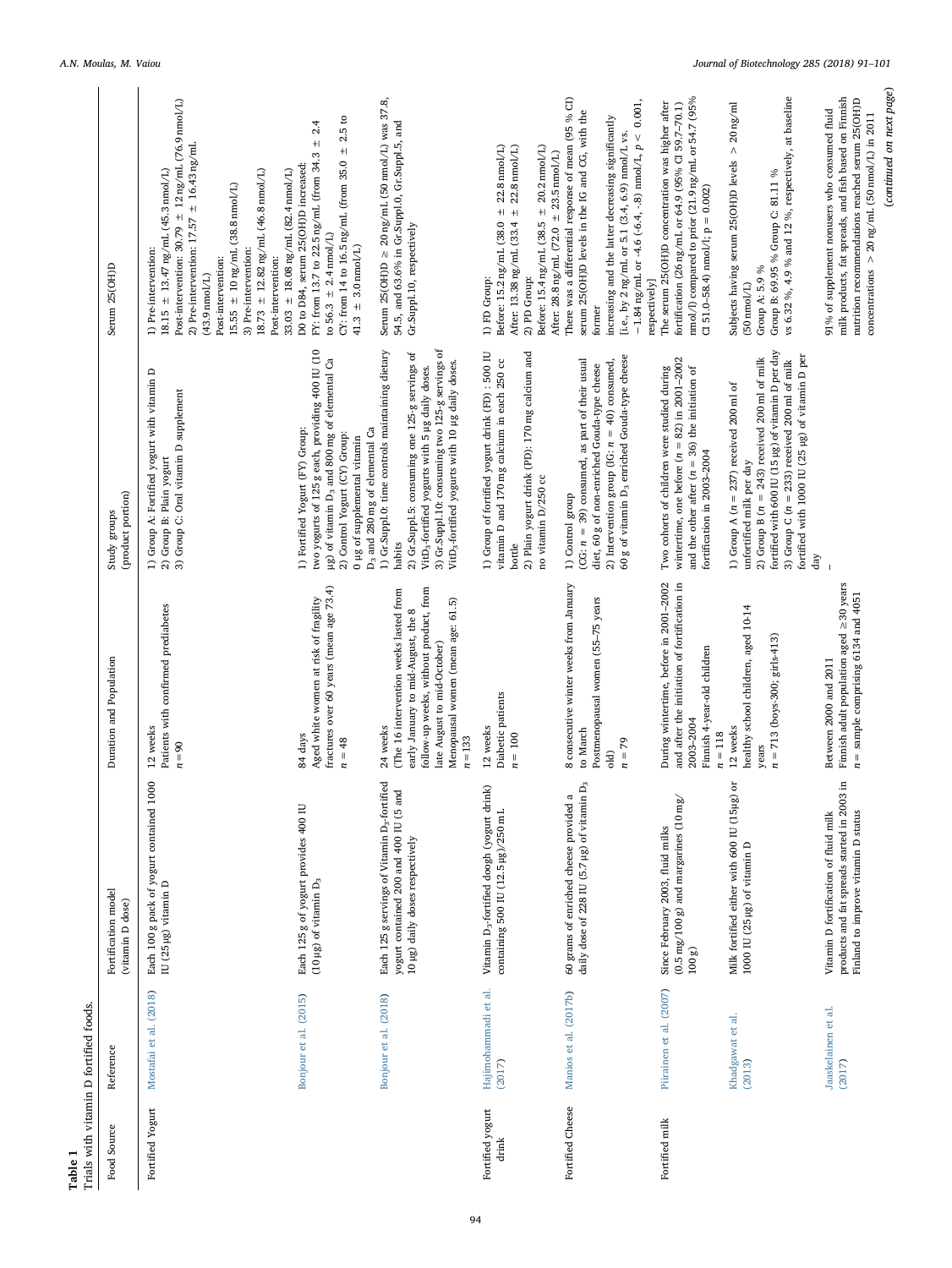| Food Source               | Reference                                      | Fortification model<br>(vitamin D dose)                                                                                                                                                       | Duration and Population                                                                                                                                                     | (product portion)<br>Study groups                                                                                                                                                                                                                                                                                                                                                                                                                    | Serum 25(OH)D                                                                                                                                                                                                                                                                                                                                                                                                                                                                                                             |
|---------------------------|------------------------------------------------|-----------------------------------------------------------------------------------------------------------------------------------------------------------------------------------------------|-----------------------------------------------------------------------------------------------------------------------------------------------------------------------------|------------------------------------------------------------------------------------------------------------------------------------------------------------------------------------------------------------------------------------------------------------------------------------------------------------------------------------------------------------------------------------------------------------------------------------------------------|---------------------------------------------------------------------------------------------------------------------------------------------------------------------------------------------------------------------------------------------------------------------------------------------------------------------------------------------------------------------------------------------------------------------------------------------------------------------------------------------------------------------------|
|                           | Reyes-Garcia et al.<br>(2018)                  | enriched with 150-600 IU (3.75-15 µg)<br>500 mL semi-skimmed milk/day<br>vitamin<br>P3                                                                                                        | adults from the Health 2000 and Health<br>Postmenopausal healthy women<br>2011 surveys<br>24 months<br>$n = 500$                                                            | 1) Low-dose group (L) ( $n = 152$ ): semi-skimmed<br>milk enriched with calcium (120 mg/100 mL)<br>2) Vitamin D group $(A)$ ( $n = 157$ ): semi-skimmed<br>3) Vitamin $D$ + FOS group (B) ( $n = 152$ ): semi<br>100 mL), vitamin D (120 IU/100 mL), and FOS<br>skimmed milk enriched with calcium (180 mg/<br>enriched with calcium (180 mg/100 mL) and<br>and vitamin D (30 IU/100 mL)<br>D(120 IU/100 mL)<br>vitamin<br>$(5\,g/\text{L})$<br>milk | Serum 25(OH)D concentrations did not change in the<br>Low-dose group, but increased in group A and group<br>$\texttt{B},\texttt{p} \, < \, 0.001$                                                                                                                                                                                                                                                                                                                                                                         |
| Fortified orange<br>juice | Tangpricha et al.<br>(2003)                    | Fortification with 1000 IU (25 µg) vitamin<br>$\mathbf{p}_3$                                                                                                                                  | 22-60 years, healthy subjects<br>12 weeks<br>$n = 30$                                                                                                                       | orange juice fortified with 350 mg Ca and 1000<br>Intervention group ( $n = 14$ ) consumed 240 mL<br>1) Control group $(n = 12)$ consumed 240 mL<br>orange juice fortified with 350 mg Ca and 2)<br>IU vitamin D <sub>3</sub> for 12 weeks                                                                                                                                                                                                           | group had serum 25(OH)D <sub>3</sub> concentrations increased<br>Control group had a 45% seasonal increase in 25(OH)<br>D concentrations (20 to 29.2 ng/mL or 50.0 $\pm$ 10.0<br>by 150% (14.8 to 37.6 ng/mL or 37.0 $\pm$ 8.0 to<br>to 73.0 $\pm$ 8.0 nmol/L; p < 0.01). Intervention<br>94.0 $\pm$ 20 nmol/L; $p < 0.01$ )                                                                                                                                                                                              |
|                           | Biancuzzo et al.<br>(2010)                     | $D_{2}$<br>1000 IU (25 µg) vitamin D <sub>3</sub> or vitamin<br>in orange juice or capsule                                                                                                    | 11 weeks (started at 14 February 2007)<br>Healthy subjects aged 18-79 y<br>$(15-20/\text{group})$<br>$n = 105$                                                              | 4) 1000 IU vitamin D <sub>3</sub> capsule + placebo orange<br>5) 1000 IU vitamin D <sub>2</sub> capsule + placebo orange<br>orange juice without vitamin D (placebo orange<br>2) Placebo capsule + orange juice containing<br>3) Placebo capsule + orange juice containing<br>1000 IU vitamin $D_2/236.6$ mL<br>1000 IU vitamin $D_3/236.6$ mL<br>1) Placebo capsule +<br>juice)<br>juice<br>juice                                                   | capsules ( $p > 0.1$ ) or those who consumed vitamin<br>No significant difference in serum 25(OH)D <sub>3</sub> was<br>observed either between subjects who consumed<br>vitamin D <sub>3</sub> -fortified orange juice and vitamin D <sub>3</sub><br>orange juice and vitamin $D_2$ capsules ( $p > 0.1$ )<br>respectively<br>$D_2$ -fortified                                                                                                                                                                            |
| Fortified bread           | Nikooyeh et al. (2016)<br>Madsen et al. (2013) | concentration 15 IU (0.38 µg)/100 mL<br>The fortified bread had 240IU (6 µg)<br>The fortified milk had a vitamin D <sub>3</sub><br>1000 IU (25 µg) per 50 g of bread<br>$D_3/100g$<br>vitamin | and adults (4-60 y old) recruited as 201<br>Healthy subjects aged 20-60 years<br>6 months starting in September<br>$= 782$ children<br>8 weeks<br>families<br>$n = 90$<br>n | 1) Fortified bread (FP): 50 g bread fortified with<br>3) Control (CP): 50 g plain bread + placebo daily<br>1) Fortification Group: Vitamin D-fortified milk<br>2) Control Group: Vitamin D non-fortified milk<br>2) Supplement (SP): 50 g plain bread $+25$ $\mu$ g<br>25 µg vitamin $D_3$ + placebo daily ( $n = 30$ )<br>vitamin D supplement daily $(n = 30)$<br>and bread<br>and bread<br>$(n = 30)$                                             | $<$ 1% of subjects in the fortification group and 25%<br>concentrations $\langle 12 \text{ ng/mL} (30 \text{ nmol/L})$ and 16%<br>and 65% of subjects, respectively, had 25(OH)D<br>of subjects in the control group had 25(OH)D<br>CP Group: -3.68 ng/mL (-9.2 ± 12.3 nmol/L)<br>SP Group: 11.5 ng/mL (28.9 ± 31.2 nmol/L)<br>FP Group: 15.6 ng/mL (39.0 $\pm$ 22.6 nmol/)<br>concentrations $<$ 20 ng/mL (50 nmol/L)<br>serum 25(OH)D concentrations were:<br>The within-group changes of<br>(p < 0.001)<br>(p < 0.001) |
|                           | Costan et al. (2008)                           | One bun fortified with 5000 IU (125 µg)<br>vitamin D <sub>3</sub>                                                                                                                             | $n = 45$ (28 women and 17 men, aged 58<br>Nursing home residents with 25(OH)D<br>concentrations $\le$ 50 nmol/L<br>12 months<br>89 years)                                   | Residents who consumed daily one bun that had<br>been fortified with 5000 IU (125 µg) vitamin D <sub>3</sub>                                                                                                                                                                                                                                                                                                                                         | Serum 25(OH)D reached optimal status<br>$(>30\,\mathrm{ng/mL}$ or 75 nmol/L)                                                                                                                                                                                                                                                                                                                                                                                                                                              |
|                           | Moulas et al. (2015a)                          | 25,000 IU (625 µg) vitamin D <sub>3</sub>                                                                                                                                                     | Healthy adult volunteers<br>12, 24 and 48 hours<br>$n = 26$                                                                                                                 | 1) Volunteers consuming 25,000 IU of pure<br>containing the same amount of vitamin D <sub>3</sub><br>2) Volunteers consuming fortified bread<br>vitamin D <sub>3</sub>                                                                                                                                                                                                                                                                               | (continued on next page)<br>showed a maximum at 12 hours and, although lower,<br>was not statistically different than the concentration<br>The concentration of cholecalciferol in the blood of<br>volunteers after consumption of fortified bread<br>after consumption of vitamin D <sub>3</sub>                                                                                                                                                                                                                         |

Table 1 (continued)

 ${\bf Table ~1}~(continued)$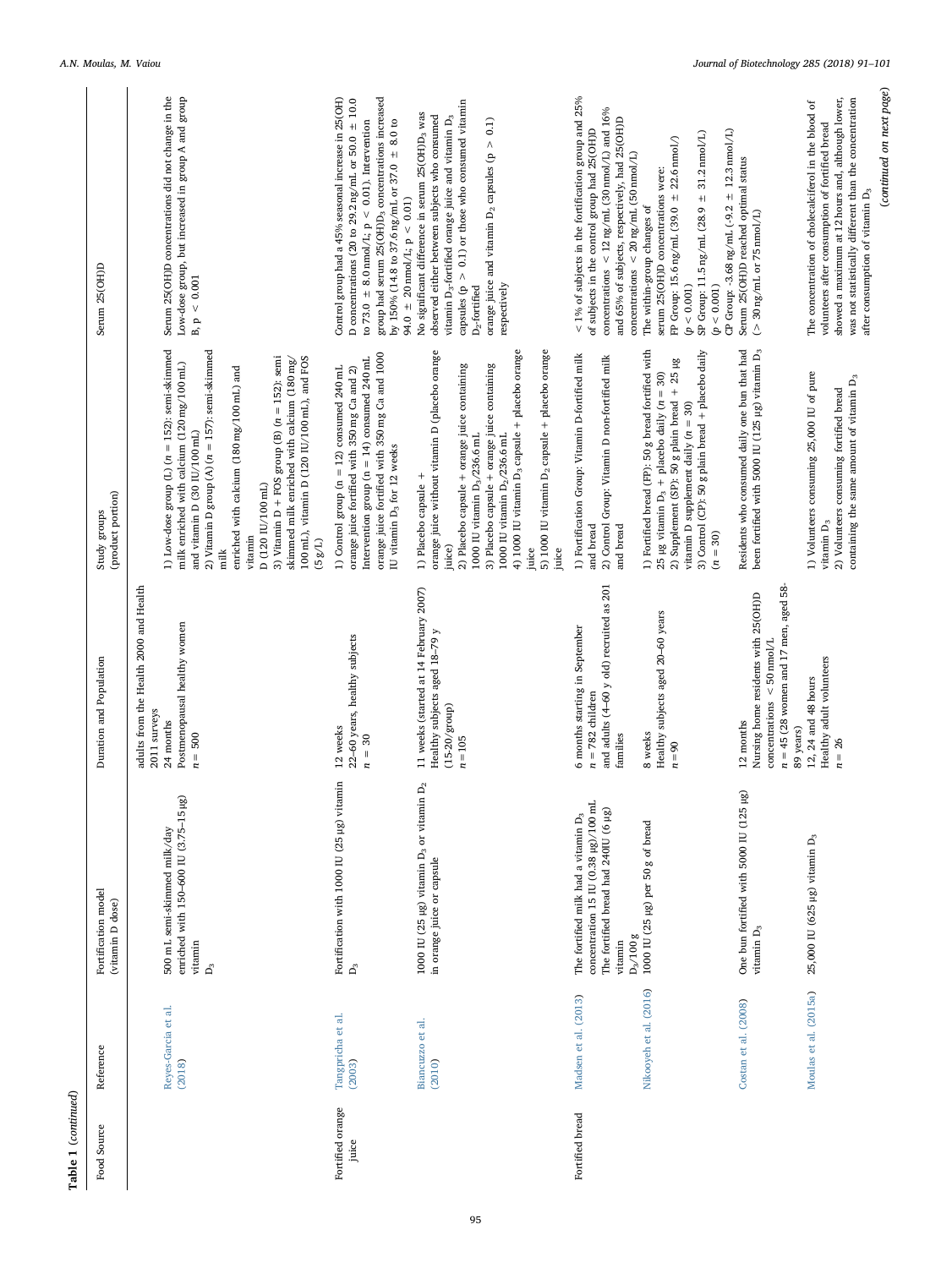| Table 1 (continued)           |                       |                                                                                                                                                                                                             |                                                                                                               |                                                                                                                                                                                                                                                                                                                                                                                                    |                                                                                                                                                                                                                                    |
|-------------------------------|-----------------------|-------------------------------------------------------------------------------------------------------------------------------------------------------------------------------------------------------------|---------------------------------------------------------------------------------------------------------------|----------------------------------------------------------------------------------------------------------------------------------------------------------------------------------------------------------------------------------------------------------------------------------------------------------------------------------------------------------------------------------------------------|------------------------------------------------------------------------------------------------------------------------------------------------------------------------------------------------------------------------------------|
| Food Source                   | Reference             | Fortification model<br>(vitamin D dose)                                                                                                                                                                     | Duration and Population                                                                                       | (product portion)<br>Study groups                                                                                                                                                                                                                                                                                                                                                                  | Serum 25(OH)D                                                                                                                                                                                                                      |
| Biofortified<br>bread         | Itkonen et al. (2016) | in the daily portion of 87 g bread<br>$1000$ IU (25 µg) $D_2$                                                                                                                                               | 8-week (during winter February-April<br>Healthy 20-37-year-old women in<br>Helsinki (60°N)<br>2014)<br>$n=33$ | 2) D <sub>2</sub> supplement and regular bread = 25 µg D <sub>2</sub> /<br>3) $D_3$ supplement and regular bread = 25 µg $D_3$ /<br>1) Placebo pill and regular bread = $0$ µg $D2$ or<br>4) placebo pill and $D_2$ - biofortified bread = 25<br>$\mu g D_2/day$<br>$D_3$ /day<br>day<br>day                                                                                                       | concentrations than D <sub>3</sub> , also indicating a decrease in<br>D <sub>2</sub> is less potent in increasing total serum 25(OH)D<br>the percentage contribution of serum 25(OH)D <sub>3</sub> to<br>the total vitamin D pool  |
| Biofortified<br>salmon        | Graff et al. (2016)   | Ξ<br>$(105-114 \text{ µg})$ (high $D_3$ ) plus vitamin $K_1$<br>cholecalciferol (low D <sub>3</sub> ) or 4200-4560<br>150 grams of salmon twice a week<br>containing either 1080 IU (27µg)<br>plus calcium. | Postmenopausal women Caucasian<br>ethnicity, age range 50-65 years<br>12 weeks<br>$n = 122$                   | Women were individually randomized into three<br>salmon groups (150 grams/two times/week) also<br>3) High D <sub>3</sub> (0.35-0.38 mg/kg/fillet) + low K <sub>1</sub><br>1) 800 IU (20 $\mu$ g) vitamin D and 1000 mg<br>2) Low $D_3$ + high K <sub>1</sub> (LD/HK) or<br>1) High $D_3$ + high $K_1$ (HD/HK)<br>receiving calcium supplements:<br>and one tablet group:<br>calcium/day<br>(HD/LK) | Increased levels of serum 25(OH)D in all groups from<br>pre- to post-intervention, except in the LD/HK group.<br>salmon alone is not enough to improve vitamin D<br>Results indicate that intake of standard Atlantic<br>status    |
| enhanced<br>Vitamin D<br>eggs | Hayes et al. (2016)   | 75µg/kg diet) or 25(OH)D <sub>3</sub> (75 µg/kg diet)<br>٥<br>Addition of either vitamin D <sub>3</sub> (3000 IU<br>allowable by European Council directiv<br>to the hens' feed at amounts that are         | 8 weeks (winter RCT)<br>Adults aged 45-70 y<br>$n = 55$                                                       | 3) 25-D <sub>3</sub> -eggs group: 7 25(OH)D <sub>3</sub> -enhanced<br>1)<br>Control group: 2 eggs/wk $2)$ Vitamin D<br>3 - eggs group: 7 vitamin D $_{3^{\circ}}$<br>enhanced eggs/wk<br>eggs/wk                                                                                                                                                                                                   | Serum 25(OH)D in the control group significantly<br>decreased by 10.57 ng/mL or 26.4 $\pm$ 6.7 nmol/L<br>$(p = 0.001)$ , while there was no change in the 2<br>groups who consumed vitamin D-enhanced eggs<br>$(p > 0.1$ for both) |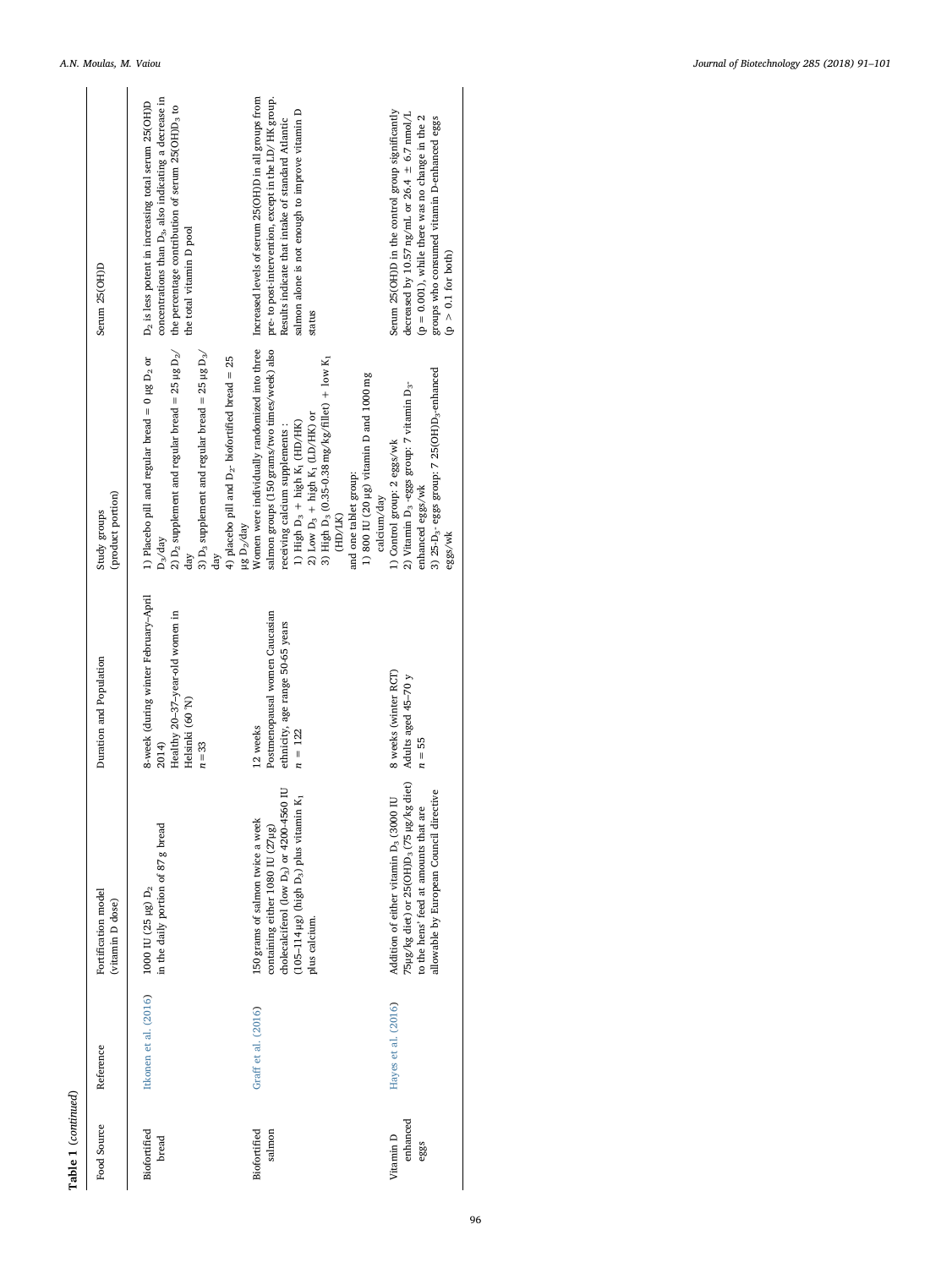flour could result in improvement of bone density and general health with minimal risk at a modest cost ([Ritu and Gupta, 2014\)](#page-9-42).

A consensus group, representing 11 international scientific organizations, proposes the fortification of staple foods with vitamin D and calcium, as appropriate based on dietary patterns [\(Munns et al., 2016](#page-9-43)).

#### 5.3. Food fortification and vitamin D status

Food fortification strategies can only be considered successful if the targets of improving vitamin D intake and increasing 25(OH)D levels are achieved. Studies involving the use of vitamin D fortified foods are presented below and summarized in [Table 1.](#page-3-0)

Fortification of milk with vitamin D constitutes a safe and effective strategy to deal with vitamin D deficiency. Piirainen et al. studied two cohorts of 4-year-old children in Finland before and after the national initiation of fortification of milk and margarine and found that after fortification, only 30.6% of the children achieved the recommended intake, while mean serum 25-hydroxyvitamin D concentration increased from 22 ng/mL (54.7 nmol/L) to 26 ng/mL (64.9 nmol/L) ([Piirainen et al., 2007](#page-9-33)). In another prospective double-blind randomized control trial, 713 healthy school children aged 10–14 years were randomized to receive either unfortified milk (group A) or milk fortified with 600 IU (15 μg) (group B) and 1000 IU (25 μg) (group C) of vitamin D per day for 12 weeks. The percentage of subjects having serum 25(OH)D levels > 20 ng/ml (50 nmol/L) following supplementation was found 5.9% in group A, 69.95% in group B, and 81.11% in group C in comparison to 6.32%, 4.9% and 12%, respectively, at baseline ([Khadgawat et al., 2013](#page-9-34)).

Jaaskelainen et al. investigated the changes in vitamin D status between 2000 and 2011 in the Finnish adult population after the 2003 initiation of fortification of fluid milk and fat spreads. The results have shown that in 2011 standardized serum 25(OH)D concentrations of > 16 ng/mL (40 nmol/L) and  $> 20$  ng/mL (50 nmol/L) were achieved by 97% and 91% of the study population respectively, whereas the equivalent proportions in 2000 were 68% and 44%, respectively. The mean increase in serum 25(OH)D in daily fluid milk consumers  $(n = 1017)$  was  $8 \text{ ng/ml}$  (20 nmol/L) which was 2.4 ng/ml (6 nmol/L) higher than in non-consumers  $(n = 229)$  5.6 ng/mL  $(14 \text{ nmol/L})$ p < 0.001, suggesting thus the success of the fortification policy ([Jaaskelainen et al., 2017](#page-9-35)).

Since some population groups do not consume fortified milk due to lactose intolerance, studies have also shown that foods of plant origin such as orange juice and bread could be suitable vehicles for vitamin D fortification. Vitamin D is generally stable in juice ([Biancuzzo et al.,](#page-8-12) [2010;](#page-8-12) [Moulas et al., 2015b;](#page-9-44) [Tangpricha et al., 2003\)](#page-9-6). In a bioavailability study, when subjects consumed daily orange juice fortified with 1000 IU (25 μg) vitamin D<sub>3</sub> for 12 weeks, serum 25(OH)D<sub>3</sub> concentrations increased by 150% and serum parathyroid hormone concentrations decreased by 25% compared with baseline [\(Biancuzzo et al., 2010](#page-8-12); [Moulas et al., 2015b;](#page-9-44) [Tangpricha et al., 2003](#page-9-6)).

In a randomized, placebo-controlled, double-blind study conducted in healthy adults Biancuzzo et al. compared the bioavailability of vitamin  $D_2$  and vitamin  $D_3$  from orange juice with that of vitamin  $D_2$  and vitamin D<sub>3</sub> supplements. The volunteers received 1000 IU (25 μg) vitamin  $D_3$  or vitamin  $D_2$ , or placebo in orange juice or capsule for 11 weeks at the end of winter. The results indicate that vitamin D in orange juice is as bioavailable as is vitamin D in capsules while vitamin  $D_2$  and vitamin  $D_3$  in orange juice were found to raise serum 25(OH)D concentrations with effectiveness similar to that observed for vitamin D in capsules ([Biancuzzo et al., 2010\)](#page-8-12).

Additionally to orange juice, bread represents a good candidate for vitamin D fortification due to its common consumption. Vitamin  $D_3$  is bioavailable from bread. In a bioavailability study, 26 apparently healthy adult volunteers consumed either 25,000 IU (625 μg) of pure vitamin  $D_3$  or fortified bread containing the same amount of vitamin  $D_3$ and the results have shown comparable serum levels of cholealciferol in

the two groups at the tested time points of 12, 24 and 48 h, with the maximum concentration achieved at 12 h after the consumption ([Moulas et al., 2015a\)](#page-9-38).

In a randomized controlled trial of Madsen et al., recruiting 201 families (782 children and adults aged 4–60 years old) a higher serum 25(OH)D concentration was observed in the group consuming fortified bread and milk (27 ng/mL or 67.6 nmol/L) compared to the control group (16.7 ng/mL or 41.7 nmol/L) at the end of the winter season. This strategy resulted in a daily intake of 300 IU (7.5 μg) vitamin D in 78% of children and 56% of the adults in the fortification group while 84% of the subjects in this group had a serum 25(OH)D concentration > 20 ng/mL (50 nmol/L) ([Madsen et al., 2013\)](#page-9-37). In a randomized, doubleblind, placebo-controlled trial conducted over 8 weeks, 90 healthy subjects were randomized to receive either fortified bread (FP group), supplement (SP) or unfortified bread (CP). After 8 weeks a remarkable improvement of vitamin D status and a decline in serum iPTH concentrations as compared to baseline levels was observed in the FP and SP groups. The authors conclude that fortification of flour with vitamin D could be a viable option for safely improving vitamin D intakes and the status of the Iranian population ([Nikooyeh et al., 2016\)](#page-9-5). In a study by Costan et al., 45 nursing home residents aged 58–89 years with 25(OH)D concentrations < 20 ng/mL (50 nmol/L) consumed daily one bun that had been fortified with 5000 IU (125 μg) vitamin  $D_3$ . After one year supplementation serum 25(OH)D achieved optimal status (> 30 ng/mL or 75 nmol/L) and bone health improved significantly ([Costan et al., 2014\)](#page-9-45).

[Table 1](#page-3-0) summarizes clinical and nutritional trials involving vitamin D fortified foods.

#### 5.4. Biofortification

Although traditional fortification practices in which vitamin D is exogenously added to foodstuffs will continue to be an important strategy for increasing vitamin D intake, the introduction of novel vitamin D fortification approaches, including the use of biofortification or bio-addition, attracts attention. To date the most thoroughly examined vitamin D-biofortified food is without doubt, eggs. Mattila et al., evaluated the effect of cholecalciferol-enriched hen feed on egg quality. The top cholecalciferol content in egg yolk (ca 1200 IU (30 μg)/100 g) was reached 8–13 days from starting the high-cholecalciferol diet, while after 112 days feeding the cholecalciferol content gradually decreased to ca 880 IU (22 μg)/100 g. Vitamin D did not affect the health of the hens and the sensory properties, the fatty acid composition and the eggshell strength of the eggs ([Mattila et al., 2003](#page-9-46)). In an another study, Mattila et al., investigated the effect of substitution of vitamin D with  $25(OH)D<sub>3</sub>$  on the vitamin D content of commercial eggs and chicken meat. The vitamin  $D_3$  contents of two commercial egg yolk pools were 196 IU/100 g (4.9  $\pm$  0.14 μg/100 g) and 160 IU/100 g (4.0  $\pm$  0.10 μg/100 g), and the 25(OH)D<sub>3</sub> contents were 1.3  $\pm$  0.19 μg/100 g and  $1.0 \pm 0.07 \,\mu$ g/100 g. The chicken meat pools contained 8-12 IU of vitamin D<sub>3</sub>/100 g (0.2–0.3 μg/100 g), whereas the content of 25(OH)D<sub>3</sub> was  $\leq 0.2 \mu$ g/100 g. These studies showed that 25(OH)D<sub>3</sub> was effectively transferred from the hens' diet to yolk ([Mattila et al., 2011](#page-9-47)). In the study by Browning et al., a total of 162 hens were fed with three different levels of vitamin  $D_3$  in combination with three levels of  $25(OH)D<sub>3</sub>$ . This resulted in a significant increase of the content of vitamin  $D_3$  and 25(OH) $D_3$  in the egg yolk, while no significant differences in egg quality parameters were observed. Depending on the dietary concentrations used, this approach could produce eggs containing between 100 and 500 IU (2.5 and 12.5 μg) vitamin D, providing scope to meet the recommended daily requirement of vitamin D for children or adults [\(Browning and Cowieson, 2014](#page-8-14)). Duffy and colleagues have additionally demonstrated increased antioxidant activity of the 25(OH)  $D_3$  enriched eggs that were laid by hens fed with feed containing the upper allowable limit of 75 μg/kg feed. The highest (5.06 μg/egg) total vitamin D content of egg yolk was also achieved with this feed, without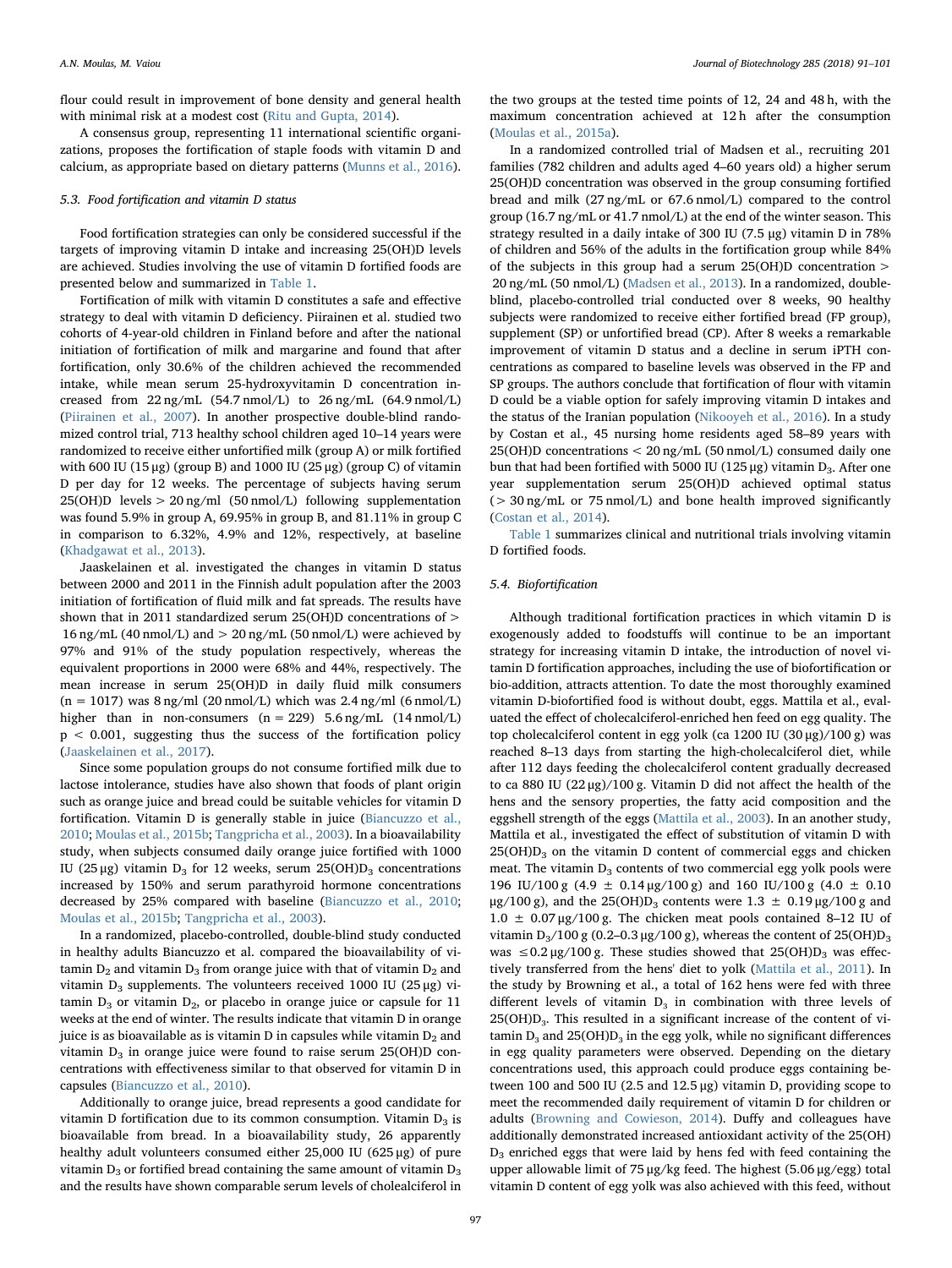having any impact on egg quality parameters. The consumption of a single egg enriched with  $25(OH)D<sub>3</sub>$  has the potential to cover 25% to 33% of the recommended daily intake of vitamin D and in parallel improves the intake of natural antioxidants (Duff[y et al., 2017\)](#page-9-48). However limited data evaluating the effect of the consumption of such eggs on vitamin D status of healthy individuals are available. In a recent study, Hayes et al., performed an 8 week randomized control trial in adults aged 45–70 y ( $n = 55$ ) consuming either less than 2 eggs per week, 7 vitamin D<sub>3</sub>-enhanced eggs per week, or seven 25(OH)D<sub>3</sub>- enhanced eggs per week. The trial was conducted during the winter months. The groups consuming 7 vitamin  $D_3$ - or 25(OH) $D_3$ - enhanced eggs per week maintained serum 25(OH)D concentrations higher than the 10 ng/mL (25 nmol/L) European Union threshold for deficiency and were protected against the decline in serum 25(OH)D concentrations that was observed in the group that consumed less than 2 eggs per week ([Hayes et al., 2016](#page-9-41)).

Irradiation of ergosterol with UV in mushrooms and baker's yeast to stimulate their endogenous vitamin  $D_2$  content, constitutes another useful biofortification practice to control vitamin D deficiency particularly in those who do not consume meat or animal derived foods for cultural reasons, but also in the wider population as a cost-effective approach when applied to staple foods such as bread.

In a study by Mehrotra et al, 43 prediabetic vitamin D deficient adults were randomized to intake for 16 weeks UVB-treated mushrooms containing initially 600 IU  $D_2$  or 4000 IU  $D_2$  or untreated mushrooms and 600 IU  $D_3$  or 4000 IU  $D_3$ .  $D_2$ -UVB-mushroom consumption resulted in modest or no increases in  $25(OH)D<sub>2</sub>$  or total  $25(OH)D$  in comparison to positive control subjects. Cooking was reported to significantly decrease the vitamin  $D_2$  content of UV irradiated mushrooms ([Mehrotra](#page-9-49) [et al., 2014](#page-9-49)).

Recently Itkonen et al., in an 8-week randomized-controlled trial conducted in young adult females during winter in Finland, evaluated whether UVB-activated  $D_2$  of yeast added to bread could improve serum 25(OH)D status as a cost effective and more ecological strategy for improving vitamin D intake and status in the general population. The daily ingestion of bread containing 1000 IU (25 μg) of  $D_2$  derived from UVB-irradiated baker's yeast only very modestly increased mean serum  $25(OH)D<sub>2</sub>$  concentration (by 2.5 ng/mL or 6.4 nmol/L), whereas mean total 25(OH)D concentration did not increase nor were there any changes in mean  $25(OH)D<sub>3</sub>$  or serum parathyroid hormone concentrations. However, supplementation with 1000 IU (25 μg) of  $D_2$  as a capsule led to a more prevalent increase of the mean  $25(OH)D<sub>2</sub>$  and total 25(OH)D concentrations (by 12.5 and 3.8 ng/ml or 31.3 and 9.6 nmol/ L, respectively) over the same time frame, thus suggesting a poor bioavailability of  $D_2$  from the UVB-irradiated yeast in bread. The baking process of the bread or a potentially indigestible form of  $D_2$  in the yeast preparation could be possible reasons for these findings ([Itkonen et al.,](#page-9-39) [2016\)](#page-9-39). In a further study, Lipkie et al., have shown that vitamin D bioaccessibility was significantly higher from bovine milks and infant formula (71–85%) than from yeast-fortified sandwich breads (6–7%). Bioaccessibility was also found approximately 4 times lower from yeastfortified bread as compared to crystalline vitamin  $D_2$  fortified bread, while intact yeast cells were observed in the digesta of yeast fortified bread. The authors suggest that the poor bioavailability of yeast  $D_2$  in comparison to other vitamin  $D_2$  sources could be possibly attributed to entrapment within a less digestible yeast matrix and not only to metabolic differences between vitamins  $D_2$  and  $D_3$  ([Lipkie et al., 2016\)](#page-9-50). In a previous study of our lab, we developed Greek type fortified bread with the addition of vitamin  $D$  either as vitamin  $D_3$  in encapsulated form, or as a novel food additive, Istafern Vita D Plus Concentrate, which is yeast (Saccharomyces cerevisiae) that contains vitamin  $D_2$ produced by irradiation of the yeast ergosterol with UV light. Evaluation of the sensory characteristics of the fortified bread has shown no differences with the non-fortified one, while the vitamin D content (200 IU or 5 μg per 70 g portion) as assessed by the HPLC/MS analysis was found quite stable with a small loss during shelf life ([Moulas et al.,](#page-9-38)

#### [2015a\)](#page-9-38).

In a similar trend, the potential of biofortification of animal-derived foods, such as pork, beef and farmed fish with vitamin D compounds is currently under investigation. In a recent study, Duffy et al., investigated the UVB- mushroom-derived vitamin  $D_2$  as a potential efficacious, cost-effective and renewable source for application in the production of vitamin D-biofortified beef as compared to synthetic vitamin  $D_2$  and vitamin  $D_3$  alternatives. To this end, thirty heifers were allocated to one of three dietary treatments:  $(1)$  basal diet +4000 IU (100 μg) of vitamin D<sub>3</sub> (Vit D<sub>3</sub>); (2) basal diet +4000 IU of vitamin D<sub>2</sub> (Vit D<sub>2</sub>); and (3) basal diet +4000 IU of vitamin D<sub>2</sub>-enriched mushrooms (Mushroom  $D_2$ ) for a 30 day pre-slaughter period. Results have demonstrated that supplementation of heifer diets with vitamin  $D_3$  led to significantly higher Longissimus thoracis total vitamin D content (by 38–56%;  $p < 0.05$ ) of the resulting beef steak than that from either vitamin  $D_2$  or mushroom  $D_2$  treatment sources. These findings were probably associated with the significantly lower (by 20–36%) serum total 25(OH)D found in these two treatment groups compared to that of the vitamin D<sub>3</sub>-supplemented group. Irrespective of vitamin D source, carcass characteristics, sensory and meat quality parameter remained unaffected by the dietary treatments. The authors concluded that biofortification of heifer diets with 4000 IU (100 μg) of vitamin  $D_3$  will contribute approximately 20% of the current EAR of 10 μg/d from a typical serving size of vitamin  $D_3$ -biofortified meat (Duff[y et al., 2018](#page-9-51)).

Burild et al., found that the vitamin D metabolite content of pork meat depends on the ingested form of the vitamin. The authors found that increasing the vitamin  $D_3$  or 25(OH) $D_3$  content of pig feed 49 days before slaughter increased the tissue content of vitamin  $D_3$  and 25(OH) D3 respectively and the increase was more prominent for the form of vitamin that was included to the feed [\(Burild et al., 2016\)](#page-8-15).

#### 5.5. Health effects of food fortification with vitamin D

Several randomized-controlled trials (RCTs) have examined the effects of vitamin D fortified foods on the protection from various health problems.

Osteoporosis is a very common disease that affects especially elder women and has been related to increased bone fracture risk. Adequate vitamin D status has been shown to implicate in bone fragility risk reduction [\(Lips and van Schoor, 2011;](#page-9-20) [Sunyecz, 2008](#page-9-21)). The following recent RCTs deal with the effects of vitamin D on bone mass and bone metabolism indices when supplemented to susceptible population groups via fortified dairy products. A randomized double-blind controlled trial was conducted to evaluate whether fortification of yogurts with vitamin D and calcium exerts an additional lowering effect on serum parathyroid hormone (PTH) and bone resorption markers (BRM) as compared to iso-caloric and iso-protein dairy products in aged white women at risk of fragility fractures. Daily consumption of two fortified yogurts for three months providing 520 mg of Ca and 400 IU (10 μg) of vitamin D<sub>3</sub> daily prevented the development of secondary hyperparathyroidism and accelerated bone resorption as compared to non-fortified equivalent foods ([Bonjour et al., 2015](#page-8-10)). In a further 24-week randomized controlled trial, using again fortified yogurt, Bonjour et al., demonstrated that consumption of vitamin D fortified yogurt caused a positively dose-dependent and inversely baseline-dependent increase in serum 25(OH)D concentrations. The effect of consumption of fortified yogurt was also season-dependent thus making the consumption of vitamin D<sub>3</sub>-fortified foods during winter, even at 200 IU (5  $\mu$ g) /day a prevalent necessity [\(Bonjour et al., 2018](#page-8-11)). Additionally, in a randomized controlled study conducted by Manios et al., 79 postmenopausal women (55–75 years old) were assigned to participate during the typical winter months in Greece (from January to March) for eight consecutive weeks, receiving either  $60 g$  of non-enriched or vitamin  $D_3$ enriched Gouda-type cheese. This is the only study of vitamin D-enriched cheese to report the impact on prevalence of vitamin D deficiency as the primary outcome measure, while health-related quality of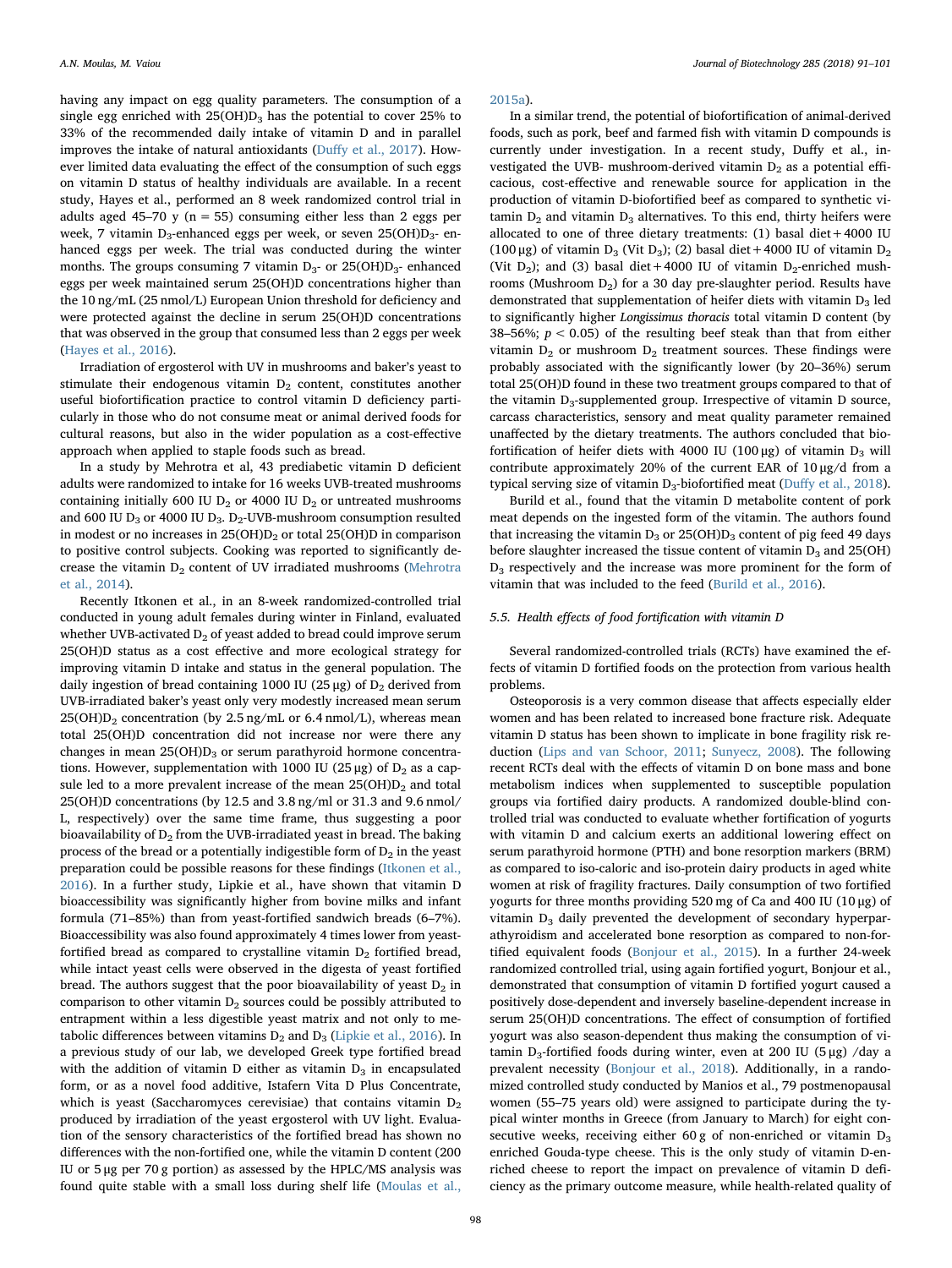life (HRQL) indices were examined as secondary outcomes. The authors concluded that the daily consumption of vitamin D-enriched, reducedfat Gouda-type cheese, providing a daily dose of 228 IU (5.7 μg) of vitamin D<sub>3</sub>, in addition to the usual dietary intake of ~80 IU (2 μg) /day vitamin D, significantly increased mean serum 25(OH)D concentrations preventing wintertime vitamin D deficiency [\(Manios et al.,](#page-9-32) [2017b\)](#page-9-32).

Most of the studies described above had relatively short follow-up periods. In a recent two-year randomized controlled study, including 500 healthy postmenopausal women, Reyes-Garcia et al., evaluated the effect of milk enriched in calcium and vitamin D on 25(OH)D plasma concentrations, bone parameters (bone mass density (BMD) and bone turnover markers), and cardiovascular risk factors (glucose metabolism and lipid profile) in postmenopausal healthy women. A daily intake of milk enriched with vitamin  $D_3$  (600 IU (15 μg) /day) induced a significant improvement in vitamin D status and a small increase in femoral neck BMD after 24 months [\(Reyes-Garcia et al., 2018\)](#page-9-36).

Graff et al., successfully tailored Atlantic salmon fillet to contain different levels of vitamin D and vitamin K. The authors also investigated whether intake of vitamin  $D_3$  and vitamin  $K_1$  enriched salmon or vitamin  $D_3$  and vitamin K tablets decreased bone biomarkers (urinary N-telopeptides, deoxypyridinoline, serum bone-specific alkaline phosphatase, and osteocalcin) compared to a low vitamin  $D_3$  intake. To this end, 122 healthy postmenopausal women were randomized into four groups: three salmon groups (150 g/two times/week) and one tablet group (800 IU vitamin D and 1000 mg calcium/day). The salmon groups also received calcium supplements. The salmon had three different vitamin D<sub>3</sub>/vitamin K<sub>1</sub> combinations: high D<sub>3</sub> + high K<sub>1</sub>, low  $D_3$  + high K<sub>1</sub>, or high  $D_3$  + low K<sub>1</sub>.

Intake of salmon containing high levels of vitamin  $D_3$ (0.35–0.38 μg/kg fillet) and supplements containing equivalent amounts of vitamin D had a similar positive effect on bone biomarkers in postmenopausal women. The authors conclude that an increased level of vitamin  $D_3$  in feed for salmonids will contribute to an improved vitamin  $D_3$  status and may improve human bone health (Graff [et al.,](#page-9-40) [2016\)](#page-9-40).

Although several studies have suggested a role of vitamin D in the pathogenesis and treatment of type 2 diabetes [\(Boucher et al., 1995](#page-8-16); [Chiu et al., 2004](#page-8-5); [Forouhi et al., 2008\)](#page-9-25), limited data regarding the effects of vitamin D-fortified foods in preventing diabetes are available. In a study of Mostafai et al. conducted in Iran, where diabetes, pre-diabetes and vitamin D deficiency constitute prevalent issues, the authors compared the effects of yogurt fortified with vitamin D (Group A), yogurt alone (Group B), and oral vitamin D supplementation (Group C) on the glycemic and anthropometric indices in pre-diabetic individuals. At the start of this study, 69% of Group A and 70.4% of Group C participants had severe vitamin D deficiency. By the end of the intervention, these figures were decreased at similar levels down to 10.3% and 7.4%, respectively, representing thus the significant effect of the daily intake of 1000 IU (25 μg) of vitamin D through fortified yogurt on serum levels of 25(OH)D<sub>3</sub>. Given that there was no significant difference in the duration of exposure to sunlight among all three groups, improvements in serum levels of  $25(OH)D<sub>3</sub>$  between baseline and after three months' intake of vitamin D could be attributed to the intervention ([Mostafai et al., 2018](#page-9-30)). In another single blind randomized clinical trial conducted in type 2 diabetes patients, Hajimohammadi et al. found significant improvement of circulating 25(OH)D after consumption of a local type of yogurt (doogh) fortified with vitamin D. They also observed improvement of insulin sensitivity indices like fasting glucose and Quantitative Insulin Check Index (QUICKI) in the fortified doogh group compared to the plain doogh group. That in return might regulate beneficially appetite hormones like leptin and ghrelin as suggested by the observed lower ratio of leptin to ghrelin in the group that consumed fortified yogurt ([Hajimohammadi et al., 2017](#page-9-31)).

#### 6. Conclusion

Vitamin D deficiency is a major public health issue that can be addressed with food fortification. Vitamin D fortification of food is technically feasible with conventional and biofortification methods and can be used to address deficiency in large population segments without modifications in life styles and consumption patterns. We have proposed the "Daily D" concept by developing and studying for bioavailability a range of every-day consumed vitamin D fortified foods. A relevant fortification strategy should include a variety of staple foods and should take into account the dietary patterns of all the population groups in each country. There is a need for more research on fortified foods and biotechnology can offer solutions in the production of new and novel vitamin D rich or vitamin D fortified foods.

### Acknowledgements

This research has been co-financed by the European Union (European Social Fund - ESF) and Greek national funds through the Operational Program "Education and Lifelong Learning" of the National Strategic Reference Framework (NSRF) - Research Funding Program: ARCHIMEDES III. Investing in knowledge society through the European Social Fund.

#### References

- <span id="page-8-9"></span>[Allen, R.E., Dangour, A.D., Tedstone, A.E., Chalabi, Z., 2015. Does forti](http://refhub.elsevier.com/S0168-1656(18)30609-6/sbref0005)fication of staple [foods improve vitamin D intakes and status of groups at risk of de](http://refhub.elsevier.com/S0168-1656(18)30609-6/sbref0005)ficiency? A United [Kingdom modeling study. Am. J. Clin. Nutr. 102, 338](http://refhub.elsevier.com/S0168-1656(18)30609-6/sbref0005)–344.
- <span id="page-8-4"></span>[Atoum, M., Alzoughool, F., 2017. Vitamin D and breast cancer: latest evidence and future](http://refhub.elsevier.com/S0168-1656(18)30609-6/sbref0010) [steps. Breast Cancer: Basic Clin. Res. 11 1178223417749816.](http://refhub.elsevier.com/S0168-1656(18)30609-6/sbref0010)
- <span id="page-8-3"></span>[Battault, S., Whiting, S.J., Peltier, S.L., Sadrin, S., Gerber, G., Maixent, J.M., 2013.](http://refhub.elsevier.com/S0168-1656(18)30609-6/sbref0015) [Vitamin D metabolism, functions and needs: from science to health claims. Eur. J.](http://refhub.elsevier.com/S0168-1656(18)30609-6/sbref0015) [Nutr. 52, 429](http://refhub.elsevier.com/S0168-1656(18)30609-6/sbref0015)–441.
- <span id="page-8-12"></span>[Biancuzzo, R.M., Young, A., Bibuld, D., Cai, M.H., Winter, M.R., Klein, E.K., Ameri, A.,](http://refhub.elsevier.com/S0168-1656(18)30609-6/sbref0020) [Reitz, R., Salameh, W., Chen, T.C., Holick, M.F., 2010. Forti](http://refhub.elsevier.com/S0168-1656(18)30609-6/sbref0020)fication of orange juice with vitamin D(2) or vitamin D(3) is as eff[ective as an oral supplement in maintaining](http://refhub.elsevier.com/S0168-1656(18)30609-6/sbref0020) [vitamin D status in adults. Am. J. Clin. Nutr. 91, 1621](http://refhub.elsevier.com/S0168-1656(18)30609-6/sbref0020)–1626.
- <span id="page-8-10"></span>[Bonjour, J.P., Benoit, V., Atkin, S., Walrand, S., 2015. Forti](http://refhub.elsevier.com/S0168-1656(18)30609-6/sbref0025)fication of yogurts with vi[tamin D and calcium enhances the inhibition of serum parathyroid hormone and](http://refhub.elsevier.com/S0168-1656(18)30609-6/sbref0025) [bone resorption markers: a double blind randomized controlled trial in women over](http://refhub.elsevier.com/S0168-1656(18)30609-6/sbref0025) [60 living in a community dwelling home. J. Nutr. Health Aging 19, 563](http://refhub.elsevier.com/S0168-1656(18)30609-6/sbref0025)–569.
- <span id="page-8-11"></span>[Bonjour, J.P., Dontot-Payen, F., Rouy, E., Walrand, S., Rousseau, B., 2018. Evolution of](http://refhub.elsevier.com/S0168-1656(18)30609-6/sbref0030) [serum 25OHD in response to vitamin D3-forti](http://refhub.elsevier.com/S0168-1656(18)30609-6/sbref0030)fied yogurts consumed by healthy [menopausal women: a 6-month randomized controlled trial assessing the interactions](http://refhub.elsevier.com/S0168-1656(18)30609-6/sbref0030) [between doses, baseline vitamin D status, and seasonality. J. Am. Coll. Nutr. 37,](http://refhub.elsevier.com/S0168-1656(18)30609-6/sbref0030) 34–[43](http://refhub.elsevier.com/S0168-1656(18)30609-6/sbref0030).
- <span id="page-8-16"></span>[Boucher, B.J., Mannan, N., Noonan, K., Hales, C.N., Evans, S.J., 1995. Glucose intolerance](http://refhub.elsevier.com/S0168-1656(18)30609-6/sbref0035) [and impairment of insulin secretion in relation to vitamin D de](http://refhub.elsevier.com/S0168-1656(18)30609-6/sbref0035)ficiency in east London [Asians. Diabetologia 38, 1239](http://refhub.elsevier.com/S0168-1656(18)30609-6/sbref0035)–1245.
- <span id="page-8-2"></span>[Bresson, J.L., Burlingame, B., Dean, T., Fairweather-Tait, S., Heinonen, M., Hirsch-Ernst,](http://refhub.elsevier.com/S0168-1656(18)30609-6/sbref0040) [K.I., Mangelsdorf, I., McArdle, H., Naska, A., Neuhauser-Berthold, M., Nowicka, G.,](http://refhub.elsevier.com/S0168-1656(18)30609-6/sbref0040) [Pentieva, K., Sanz, Y., Siani, A., Sjodin, A., Stern, M., Tome, D., Turck, D., Van](http://refhub.elsevier.com/S0168-1656(18)30609-6/sbref0040) [Loveren, H., Vinceti, M., Willatts, P., Nutrition, E.P.D.P., 2016. Dietary reference](http://refhub.elsevier.com/S0168-1656(18)30609-6/sbref0040) [values for vitamin D. EFSA J. 14.](http://refhub.elsevier.com/S0168-1656(18)30609-6/sbref0040)
- <span id="page-8-8"></span>[Brown, J., Sandmann, A., Ignatius, A., Amling, M., Barvencik, F., 2013. New perspectives](http://refhub.elsevier.com/S0168-1656(18)30609-6/sbref0045) on vitamin D food fortifi[cation based on a modeling of 25\(OH\)D concentrations.](http://refhub.elsevier.com/S0168-1656(18)30609-6/sbref0045) [Nutr. J. 12, 151](http://refhub.elsevier.com/S0168-1656(18)30609-6/sbref0045).
- <span id="page-8-14"></span>[Browning, L.C., Cowieson, A.J., 2014. Vitamin D forti](http://refhub.elsevier.com/S0168-1656(18)30609-6/sbref0050)fication of eggs for human health. J. [Sci. Food Agric. 94, 1389](http://refhub.elsevier.com/S0168-1656(18)30609-6/sbref0050)–1396.
- <span id="page-8-15"></span>[Burild, A., Lauridsen, C., Faqir, N., Sommer, H.M., Jakobsen, J., 2016. Vitamin D3 and 25](http://refhub.elsevier.com/S0168-1656(18)30609-6/sbref0055) [hydroxyvitamin D3 in pork and their relationship to vitamin D status in pigs. J. Nutr.](http://refhub.elsevier.com/S0168-1656(18)30609-6/sbref0055) [Sci. 5 e3](http://refhub.elsevier.com/S0168-1656(18)30609-6/sbref0055).
- <span id="page-8-6"></span>[Calvo, M.S., Whiting, S.J., 2013. Survey of current vitamin D food forti](http://refhub.elsevier.com/S0168-1656(18)30609-6/sbref0060)fication practices [in the United States and Canada. J. Steroid Biochem. Mol. Biol. 136, 211](http://refhub.elsevier.com/S0168-1656(18)30609-6/sbref0060)–213.
- <span id="page-8-7"></span>[Cashman, K.D., 2015. Vitamin D: dietary requirements and food forti](http://refhub.elsevier.com/S0168-1656(18)30609-6/sbref0065)fication as a means [of helping achieve adequate vitamin D status. J. Steroid Biochem. Mol. Biol. 148,](http://refhub.elsevier.com/S0168-1656(18)30609-6/sbref0065) 19–[26](http://refhub.elsevier.com/S0168-1656(18)30609-6/sbref0065).
- <span id="page-8-5"></span>[Chiu, K.C., Chu, A., Go, V.L., Saad, M.F., 2004. Hypovitaminosis D is associated with](http://refhub.elsevier.com/S0168-1656(18)30609-6/sbref0070) [insulin resistance and beta cell dysfunction. Am. J. Clin. Nutr. 79, 820](http://refhub.elsevier.com/S0168-1656(18)30609-6/sbref0070)–825.
- <span id="page-8-0"></span>[Christakos, S., Seth, T., Hirsch, J., Porta, A., Moulas, A., Dhawan, P., 2013. Vitamin D](http://refhub.elsevier.com/S0168-1656(18)30609-6/sbref0075) [biology revealed through the study of knockout and transgenic mouse models. Annu.](http://refhub.elsevier.com/S0168-1656(18)30609-6/sbref0075) [Rev. Nutr. 33 \(33\), 71](http://refhub.elsevier.com/S0168-1656(18)30609-6/sbref0075)–85.
- <span id="page-8-1"></span>Christakos, [S., Dhawan, P., Verstuyf, A., Verlinden, L., Carmeliet, G., 2016. Vitamin D:](http://refhub.elsevier.com/S0168-1656(18)30609-6/sbref0080) [metabolism, molecular mechanism of action, and pleiotropic e](http://refhub.elsevier.com/S0168-1656(18)30609-6/sbref0080)ffects. Physiol. Rev. 96, 365–[408](http://refhub.elsevier.com/S0168-1656(18)30609-6/sbref0080).
- <span id="page-8-13"></span>[Costan, R., Zbranca, E., Gotca, I., Calatoru, D., Costan, V., Mocanu, V., 2008. Compliance](http://refhub.elsevier.com/S0168-1656(18)30609-6/sbref0085) with bread fortifi[ed with vitamin D and calcium in elderly. Rev. Med. Soc. Med. Nat.](http://refhub.elsevier.com/S0168-1656(18)30609-6/sbref0085)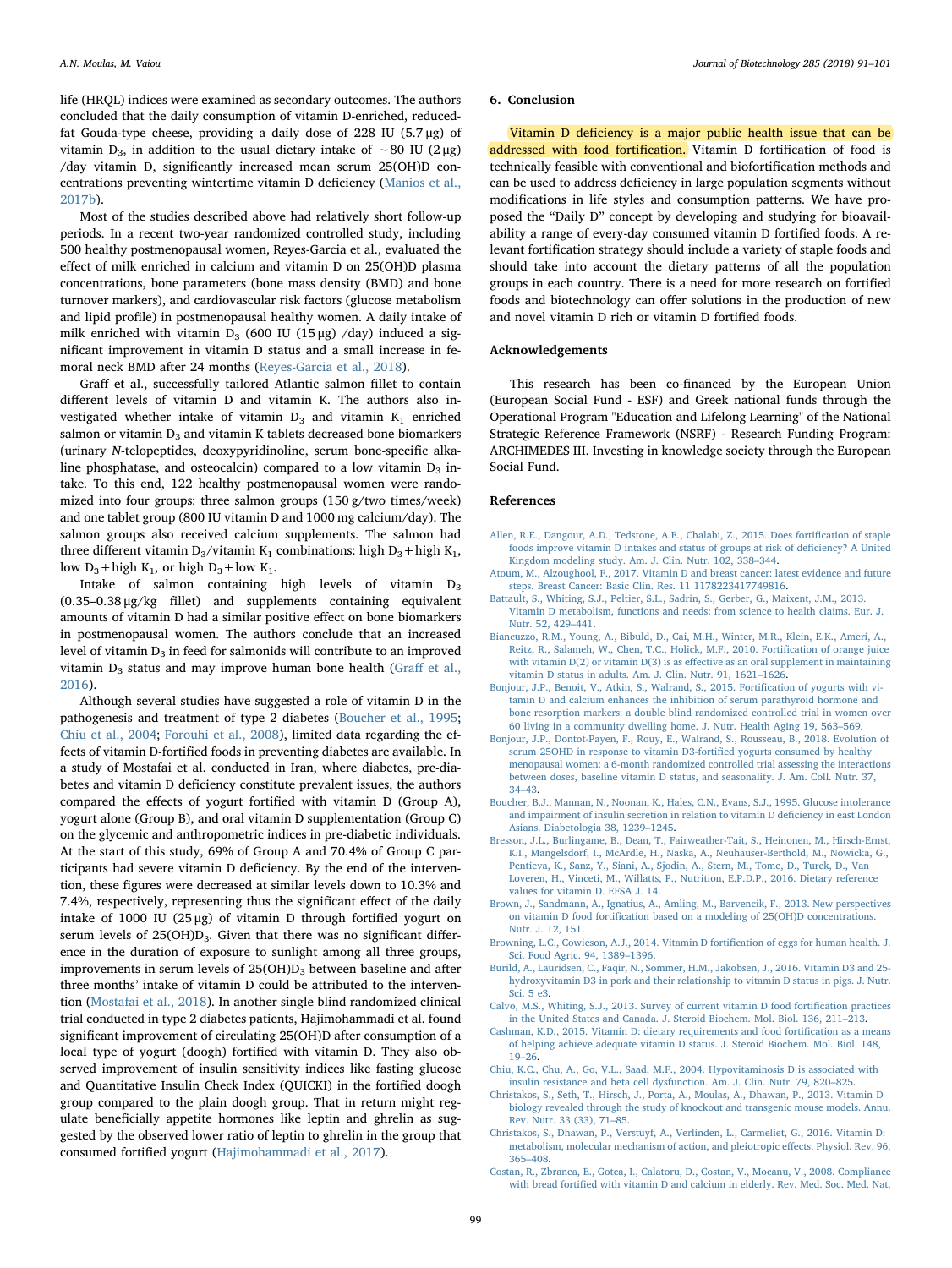[Iasi 112, 951](http://refhub.elsevier.com/S0168-1656(18)30609-6/sbref0085)–954.

- <span id="page-9-45"></span>[Costan, A.R., Vulpoi, C., Mocanu, V., 2014. Vitamin D forti](http://refhub.elsevier.com/S0168-1656(18)30609-6/sbref0090)fied bread improves pain and [physical function domains of quality of life in nursing home residents. J. Med. Food](http://refhub.elsevier.com/S0168-1656(18)30609-6/sbref0090) [17, 625](http://refhub.elsevier.com/S0168-1656(18)30609-6/sbref0090)–631.
- <span id="page-9-7"></span>[Delanghe, J.R., Speeckaert, R., Speeckaert, M.M., 2015. Behind the scenes of vitamin D](http://refhub.elsevier.com/S0168-1656(18)30609-6/sbref0095) [binding protein: more than vitamin D binding. Best Pract. Res. Clin. Endocrinol.](http://refhub.elsevier.com/S0168-1656(18)30609-6/sbref0095) [Metab. 29, 773](http://refhub.elsevier.com/S0168-1656(18)30609-6/sbref0095)–786.
- <span id="page-9-2"></span>[DeLuca, H.F., 2004. Overview of general physiologic features and functions of vitamin D.](http://refhub.elsevier.com/S0168-1656(18)30609-6/sbref0100) [Am. J. Clin. Nutr. 80, 1689S](http://refhub.elsevier.com/S0168-1656(18)30609-6/sbref0100)–1696S.
- <span id="page-9-26"></span>[Di Somma, C., Scarano, E., Barrea, L., Zhukouskaya, V.V., Savastano, S., Mele, C., Scacchi,](http://refhub.elsevier.com/S0168-1656(18)30609-6/sbref0105) [M., Aimaretti, G., Colao, A., Marzullo, P., 2017. Vitamin D and neurological diseases:](http://refhub.elsevier.com/S0168-1656(18)30609-6/sbref0105) [an endocrine view. Int. J. Mol. Sci. 18.](http://refhub.elsevier.com/S0168-1656(18)30609-6/sbref0105)
- <span id="page-9-48"></span>Duff[y, S.K., Rajauria, G., Clarke, L.C., Kelly, A.K., Cashman, K.D., O](http://refhub.elsevier.com/S0168-1656(18)30609-6/sbref0110)'Doherty, J.V., 2017. [The potential of cholecalciferol and 25-hydroxyvitamin D-3 enriched diets in laying](http://refhub.elsevier.com/S0168-1656(18)30609-6/sbref0110) [hens, to improve egg vitamin D content and antioxidant availability. Innov. Food Sci.](http://refhub.elsevier.com/S0168-1656(18)30609-6/sbref0110) [Emerg. 44, 109](http://refhub.elsevier.com/S0168-1656(18)30609-6/sbref0110)–116.
- <span id="page-9-51"></span>Duffy, S.K., O'[Doherty, J.V., Rajauria, G., Clarke, L.C., Hayes, A., Dowling, K.G., O](http://refhub.elsevier.com/S0168-1656(18)30609-6/sbref0115)'Grady, [M.N., Kerry, J.P., Jacobsen, J., Kashman, K.D., Kelly, A.K., 2018. Vitamin D-bio](http://refhub.elsevier.com/S0168-1656(18)30609-6/sbref0115)fortifi[ed beef: a comparison of cholecalciferol with synthetic versus UVB-mushroom](http://refhub.elsevier.com/S0168-1656(18)30609-6/sbref0115)[derived ergosterol as feed source. Food Chem. 256, 18](http://refhub.elsevier.com/S0168-1656(18)30609-6/sbref0115)–24.
- <span id="page-9-28"></span>[Dwyer, J.T., Wiemer, K.L., Dary, O., Keen, C.L., King, J.C., Miller, K.B., Philbert, M.A.,](http://refhub.elsevier.com/S0168-1656(18)30609-6/sbref0120) [Tarasuk, V., Taylor, C.L., Gaine, P.C., Jarvis, A.B., Bailey, R.L., 2015. Forti](http://refhub.elsevier.com/S0168-1656(18)30609-6/sbref0120)fication [and health: challenges and opportunities. Adv. Nutr. 6, 124](http://refhub.elsevier.com/S0168-1656(18)30609-6/sbref0120)–131.
- <span id="page-9-24"></span>[Feldman, D., Krishnan, A.V., Swami, S., Giovannucci, E., Feldman, B.J., 2014. The role of](http://refhub.elsevier.com/S0168-1656(18)30609-6/sbref0125) [vitamin D in reducing cancer risk and progression. Nat. Rev. Cancer 14, 342](http://refhub.elsevier.com/S0168-1656(18)30609-6/sbref0125)–357.
- <span id="page-9-25"></span>[Forouhi, N.G., Luan, J., Cooper, A., Boucher, B.J., Wareham, N.J., 2008. Baseline serum](http://refhub.elsevier.com/S0168-1656(18)30609-6/sbref0130) [25-hydroxy vitamin d is predictive of future glycemic status and insulin resistance:](http://refhub.elsevier.com/S0168-1656(18)30609-6/sbref0130) [the Medical Research Council Ely Prospective Study 1990](http://refhub.elsevier.com/S0168-1656(18)30609-6/sbref0130)–2000. Diabetes 57, 2619–[2625](http://refhub.elsevier.com/S0168-1656(18)30609-6/sbref0130).
- <span id="page-9-19"></span>[Goltzman, D., 2018. Functions of vitamin D in bone. Histochem. Cell Biol](http://refhub.elsevier.com/S0168-1656(18)30609-6/sbref0135).
- <span id="page-9-40"></span>Graff[, I.E., Oyen, J., Kjellevold, M., Froyland, L., Gjesdal, C.G., Almas, B., Rosenlund, G.,](http://refhub.elsevier.com/S0168-1656(18)30609-6/sbref0140) [Lie, O., 2016. Reduced bone resorption by intake of dietary vitamin D and K from](http://refhub.elsevier.com/S0168-1656(18)30609-6/sbref0140) [tailor-made Atlantic salmon: a randomized intervention trial. Oncotarget 7,](http://refhub.elsevier.com/S0168-1656(18)30609-6/sbref0140) 69200–[69215.](http://refhub.elsevier.com/S0168-1656(18)30609-6/sbref0140)
- <span id="page-9-29"></span>Groønborg, I.M., Tetens, I., Ege, M., Christensen, T., Andersen, E.W., Andersen, R., 2018. Modelling of adequate and safe vitamin D intake in Danish women using different fortification and supplementation scenarios to inform fortification policies. Eur. J. Nutr. <https://doi.org/10.1007/s00394-017-1586-9>.
- <span id="page-9-22"></span>[Gunville, C.F., Mourani, P.M., Ginde, A.A., 2013. The role of vitamin D in prevention and](http://refhub.elsevier.com/S0168-1656(18)30609-6/sbref0150) treatment of infection. Infl[amm. Allergy Drug Targets 12, 239](http://refhub.elsevier.com/S0168-1656(18)30609-6/sbref0150)–245.
- <span id="page-9-31"></span>Hajimohammadi, [M., Shab-Bidar, S., Neyestani, T.R., 2017. Consumption of vitamin D](http://refhub.elsevier.com/S0168-1656(18)30609-6/sbref0155)fortifi[ed yogurt drink increased leptin and ghrelin levels but reduced leptin to ghrelin](http://refhub.elsevier.com/S0168-1656(18)30609-6/sbref0155) [ratio in type 2 diabetes patients: a single blind randomized controlled trial. Eur. J.](http://refhub.elsevier.com/S0168-1656(18)30609-6/sbref0155) [Nutr. 56, 2029](http://refhub.elsevier.com/S0168-1656(18)30609-6/sbref0155)–2036.
- <span id="page-9-41"></span>Hayes, A., Duffy, S., O'[Grady, M., Jakobsen, J., Galvin, K., Teahan-Dillon, J., Kerry, J.,](http://refhub.elsevier.com/S0168-1656(18)30609-6/sbref0160) Kelly, A., O'[Doherty, J., Higgins, S., Seamans, K.M., Cashman, K.D., 2016. Vitamin D](http://refhub.elsevier.com/S0168-1656(18)30609-6/sbref0160)[enhanced eggs are protective of wintertime serum 25-hydroxyvitamin D in a ran](http://refhub.elsevier.com/S0168-1656(18)30609-6/sbref0160)[domized controlled trial of adults. Am. J. Clin. Nutr. 104, 629](http://refhub.elsevier.com/S0168-1656(18)30609-6/sbref0160)–637.
- <span id="page-9-1"></span>[Holick, M.F., 1987. Photosynthesis of vitamin D in the skin: e](http://refhub.elsevier.com/S0168-1656(18)30609-6/sbref0165)ffect of environmental and [life-style variables. Fed. Proc. 46, 1876](http://refhub.elsevier.com/S0168-1656(18)30609-6/sbref0165)–1882.
- <span id="page-9-27"></span>[Holick, M.F., 2004. Sunlight and vitamin D for bone health and prevention of auto](http://refhub.elsevier.com/S0168-1656(18)30609-6/sbref0170)[immune diseases, cancers, and cardiovascular disease. Am. J. Clin. Nutr. 80,](http://refhub.elsevier.com/S0168-1656(18)30609-6/sbref0170) 1678S–[1688S](http://refhub.elsevier.com/S0168-1656(18)30609-6/sbref0170).
- <span id="page-9-0"></span>[Holick, M.F., 2017. Ultraviolet B radiation: the vitamin D connection. Adv. Exp. Med.](http://refhub.elsevier.com/S0168-1656(18)30609-6/sbref0175) [Biol. 996, 137](http://refhub.elsevier.com/S0168-1656(18)30609-6/sbref0175)–154.
- <span id="page-9-12"></span>Institute of Medicine (US) Committee to Review Dietary Reference Intakes for Vitamin D and Calcium; Ross A.C., Taylor C.L., Yaktine A.L., et al., editors. Dietary Reference Intakes for Calcium and Vitamin D. Washington (DC): National Academies Press (US); 2011. Available from: [https://www.ncbi.nlm.nih.gov/books/NBK56070/](https://www.ncbi.nlm.nih.gov/books/NBK56070/�%20) doi: 10. 17226/13050.
- <span id="page-9-39"></span>Itkonen, S.T., Skaff[ari, E., Saaristo, P., Saarnio, E.M., Erkkola, M., Jakobsen, J., Cashman,](http://refhub.elsevier.com/S0168-1656(18)30609-6/sbref0185) [K.D., Lamberg-Allardt, C., 2016. E](http://refhub.elsevier.com/S0168-1656(18)30609-6/sbref0185)ffects of vitamin D2-fortified bread v. supple[mentation with vitamin D2 or D3 on serum 25-hydroxyvitamin D metabolites: an 8](http://refhub.elsevier.com/S0168-1656(18)30609-6/sbref0185) [week randomised-controlled trial in young adult Finnish women. Br. J. Nutr. 115,](http://refhub.elsevier.com/S0168-1656(18)30609-6/sbref0185) [1232](http://refhub.elsevier.com/S0168-1656(18)30609-6/sbref0185)–1239.
- <span id="page-9-35"></span>[Jaaskelainen, T., Itkonen, S.T., Lundqvist, A., Erkkola, M., Koskela, T., Lakkala, K.,](http://refhub.elsevier.com/S0168-1656(18)30609-6/sbref0190) [Dowling, K.G., Hull, G.L., Kroger, H., Karppinen, J., Kyllonen, E., Harkanen, T.,](http://refhub.elsevier.com/S0168-1656(18)30609-6/sbref0190) [Cashman, K.D., Mannisto, S., Lamberg-Allardt, C., 2017. The positive impact of](http://refhub.elsevier.com/S0168-1656(18)30609-6/sbref0190) general vitamin D food fortifi[cation policy on vitamin D status in a representative](http://refhub.elsevier.com/S0168-1656(18)30609-6/sbref0190) [adult Finnish population: evidence from an 11-y follow-up based on standardized 25](http://refhub.elsevier.com/S0168-1656(18)30609-6/sbref0190) [hydroxyvitamin D data. Am. J. Clin. Nutr. 105, 1512](http://refhub.elsevier.com/S0168-1656(18)30609-6/sbref0190)–1520.
- <span id="page-9-34"></span>[Khadgawat, R., Marwaha, R.K., Garg, M.K., Ramot, R., Oberoi, A.K., Sreenivas, V., Gahlot,](http://refhub.elsevier.com/S0168-1656(18)30609-6/sbref0195) [M., Mehan, N., Mathur, P., Gupta, N., 2013. Impact of vitamin D forti](http://refhub.elsevier.com/S0168-1656(18)30609-6/sbref0195)fied milk [supplementation on vitamin D status of healthy school children aged 10](http://refhub.elsevier.com/S0168-1656(18)30609-6/sbref0195)–14 years. [Osteoporos. Int. 24, 2335](http://refhub.elsevier.com/S0168-1656(18)30609-6/sbref0195)–2343.
- <span id="page-9-13"></span>[Lapatsanis, D., Moulas, A., Cholevas, V., Soukakos, P., Papadopoulou, Z.L., Challa, A.,](http://refhub.elsevier.com/S0168-1656(18)30609-6/sbref0200) [2005. Vitamin D: a necessity for children and adolescents in Greece. Calcif. Tissue Int.](http://refhub.elsevier.com/S0168-1656(18)30609-6/sbref0200) [77, 348](http://refhub.elsevier.com/S0168-1656(18)30609-6/sbref0200)–355.
- <span id="page-9-10"></span>[Lin, R., 2016. Crosstalk between vitamin D metabolism, VDR signalling, and innate im](http://refhub.elsevier.com/S0168-1656(18)30609-6/sbref0205)[munity. Biomed Res. Int. 2016 1375858](http://refhub.elsevier.com/S0168-1656(18)30609-6/sbref0205).
- <span id="page-9-50"></span>[Lipkie, T.E., Ferruzzi, M.G., Weaver, C.M., 2016. Low bioaccessibility of vitamin D2 from](http://refhub.elsevier.com/S0168-1656(18)30609-6/sbref0210) yeast-fortifi[ed bread compared to crystalline D2 bread and D3 from](http://refhub.elsevier.com/S0168-1656(18)30609-6/sbref0210) fluid milks. Food [Funct. 7, 4589](http://refhub.elsevier.com/S0168-1656(18)30609-6/sbref0210)–4596.
- <span id="page-9-20"></span>Lips, P., van Schoor, N.M., 2011. The eff[ect of vitamin D on bone and osteoporosis. Best](http://refhub.elsevier.com/S0168-1656(18)30609-6/sbref0215) [Pract. Res. Clin. Endocrinol. Metab. 25, 585](http://refhub.elsevier.com/S0168-1656(18)30609-6/sbref0215)–591.

<span id="page-9-37"></span>[Madsen, K.H., Rasmussen, L.B., Andersen, R., Molgaard, C., Jakobsen, J., Bjerrum, P.J.,](http://refhub.elsevier.com/S0168-1656(18)30609-6/sbref0220)

[Andersen, E.W., Mejborn, H., Tetens, I., 2013. Randomized controlled trial of the](http://refhub.elsevier.com/S0168-1656(18)30609-6/sbref0220) effects of vitamin D-fortifi[ed milk and bread on serum 25-hydroxyvitamin D con](http://refhub.elsevier.com/S0168-1656(18)30609-6/sbref0220)[centrations in families in Denmark during winter: the VitmaD study. Am. J. Clin.](http://refhub.elsevier.com/S0168-1656(18)30609-6/sbref0220) [Nutr. 98, 374](http://refhub.elsevier.com/S0168-1656(18)30609-6/sbref0220)–382.

- <span id="page-9-23"></span>[Majeed, F., 2017. Low levels of Vitamin D an emerging risk for cardiovascular diseases: a](http://refhub.elsevier.com/S0168-1656(18)30609-6/sbref0225) [review. Int. J. Health Sci. 11, 71](http://refhub.elsevier.com/S0168-1656(18)30609-6/sbref0225)–76.
- <span id="page-9-14"></span>[Manios, Y., Moschonis, G., Hulshof, T., Bourhis, A.S., Hull, G.L.J., Dowling, K.G., Kiely,](http://refhub.elsevier.com/S0168-1656(18)30609-6/sbref0230) [M.E., Cashman, K.D., 2017a. Prevalence of vitamin D de](http://refhub.elsevier.com/S0168-1656(18)30609-6/sbref0230)ficiency and insufficiency [among schoolchildren in Greece: the role of sex, degree of urbanisation and sea](http://refhub.elsevier.com/S0168-1656(18)30609-6/sbref0230)[sonality. Br. J. Nutr. 118, 550](http://refhub.elsevier.com/S0168-1656(18)30609-6/sbref0230)–558.
- <span id="page-9-32"></span>[Manios, Y., Moschonis, G., Mavrogianni, C., van den Heuvel, E., Singh-Povel, C.M., Kiely,](http://refhub.elsevier.com/S0168-1656(18)30609-6/sbref0235) [M., Cashman, K.D., 2017b. Reduced-fat Gouda-type cheese enriched with vitamin D3](http://refhub.elsevier.com/S0168-1656(18)30609-6/sbref0235) effectively prevents vitamin D defi[ciency during winter months in postmenopausal](http://refhub.elsevier.com/S0168-1656(18)30609-6/sbref0235) [women in Greece. Eur. J. Nutr. 56, 2367](http://refhub.elsevier.com/S0168-1656(18)30609-6/sbref0235)–2377.
- <span id="page-9-46"></span>[Mattila, P., Rokka, T., Konko, K., Valaja, J., Rossow, L., Ryhanen, E.L., 2003. E](http://refhub.elsevier.com/S0168-1656(18)30609-6/sbref0240)ffect of [cholecalciferol-enriched hen feed on egg quality. J. Agric. Food Chem. 51, 283](http://refhub.elsevier.com/S0168-1656(18)30609-6/sbref0240)–287.
- <span id="page-9-47"></span>[Mattila, P.H., Valkonen, E., Valaja, J., 2011. E](http://refhub.elsevier.com/S0168-1656(18)30609-6/sbref0245)ffect of different vitamin D supplementa[tions in poultry feed on vitamin D content of eggs and chicken meat. J. Agric. Food](http://refhub.elsevier.com/S0168-1656(18)30609-6/sbref0245) [Chem. 59, 8298](http://refhub.elsevier.com/S0168-1656(18)30609-6/sbref0245)–8303.
- <span id="page-9-49"></span>[Mehrotra, A., Calvo, M.S., Beelman, R.B., Levy, E., Siuty, J., Kalaras, M.D., Uribarri, J.,](http://refhub.elsevier.com/S0168-1656(18)30609-6/sbref0250) [2014. Bioavailability of vitamin D2 from enriched mushrooms in prediabetic adults: a](http://refhub.elsevier.com/S0168-1656(18)30609-6/sbref0250) [randomized controlled trial. Eur. J. Clin. Nutr. 68, 1154](http://refhub.elsevier.com/S0168-1656(18)30609-6/sbref0250)–1160.
- <span id="page-9-15"></span>[Milesevic, J., Samaniego, L., Kiely, M., Glibetic, M., Roe, M., Finglas, P., 2018. Specialized](http://refhub.elsevier.com/S0168-1656(18)30609-6/sbref0255) [food composition dataset for vitamin D content in foods based on European stan](http://refhub.elsevier.com/S0168-1656(18)30609-6/sbref0255)[dards: application to dietary intake assessment. Food Chem. 240, 544](http://refhub.elsevier.com/S0168-1656(18)30609-6/sbref0255)–549.
- <span id="page-9-30"></span>[Mostafai, R., Mohammadi, R., Nachvak, S.M., Rezaei, M., Pasdar, Y., Abdollahzad, H.,](http://refhub.elsevier.com/S0168-1656(18)30609-6/sbref0260) [Rezvanmadani, F., Moradi, S., Morvaridzadeh, M., Niazi, P., Adeli, K., 2018. Forti](http://refhub.elsevier.com/S0168-1656(18)30609-6/sbref0260)fied yogurt with vitamin D as a cost-eff[ective food to prevent diabetes: a randomized](http://refhub.elsevier.com/S0168-1656(18)30609-6/sbref0260) [double-blind clinical trial. J. Funct. Foods 42, 137](http://refhub.elsevier.com/S0168-1656(18)30609-6/sbref0260)–145.
- <span id="page-9-38"></span>[Moulas, A., Georgopoulos, T., Papageorgiou, M., Zoulfos, K., Vaiou, M., Beccari, T.,](http://refhub.elsevier.com/S0168-1656(18)30609-6/sbref0265) [Challa, A., 2015a. Development and study of greek type forti](http://refhub.elsevier.com/S0168-1656(18)30609-6/sbref0265)fied bread and pasta for addressing vitamin D defi[ciency. The 6th International Conference on Food Factors,](http://refhub.elsevier.com/S0168-1656(18)30609-6/sbref0265) [ICOFF Bioconvergence for Food Function](http://refhub.elsevier.com/S0168-1656(18)30609-6/sbref0265).
- <span id="page-9-44"></span>Moulas, A., S., I., M., V., K., Z., Challa, A., (2015b). Development and stability study of vitamin D fortified orange juice. Annals of the University of Craiova XX (LVI), 239–244.
- <span id="page-9-43"></span>Munns, [C.F., Shaw, N., Kiely, M., Specker, B.L., Thacher, T.D., Ozono, K., Michigami, T.,](http://refhub.elsevier.com/S0168-1656(18)30609-6/sbref0275) [Tiosano, D., Mughal, M.Z., Makitie, O., Ramos-Abad, L., Ward, L., DiMeglio, L.A.,](http://refhub.elsevier.com/S0168-1656(18)30609-6/sbref0275) [Atapattu, N., Cassinelli, H., Braegger, C., Pettifor, J.M., Seth, A., Idris, H.W., Bhatia,](http://refhub.elsevier.com/S0168-1656(18)30609-6/sbref0275) [V., Fu, J., Goldberg, G., Savendahl, L., Khadgawat, R., Pludowski, P., Maddock, J.,](http://refhub.elsevier.com/S0168-1656(18)30609-6/sbref0275) [Hypponen, E., Oduwole, A., Frew, E., Aguiar, M., Tulchinsky, T., Butler, G., Hogler,](http://refhub.elsevier.com/S0168-1656(18)30609-6/sbref0275) [W., 2016. Global consensus recommendations on prevention and management of](http://refhub.elsevier.com/S0168-1656(18)30609-6/sbref0275) [nutritional rickets. J. Clin. Endocrinol. Metab. 101, 394](http://refhub.elsevier.com/S0168-1656(18)30609-6/sbref0275)–415.
- <span id="page-9-5"></span>[Nikooyeh, B., Neyestani, T.R., Zahedirad, M., Mohammadi, M., Hosseini, S.H., Abdollahi,](http://refhub.elsevier.com/S0168-1656(18)30609-6/sbref0280) [Z., Salehi, F., Mirzay Razaz, J., Shariatzadeh, N., Kalayi, A., Lotfollahi, N., Maleki,](http://refhub.elsevier.com/S0168-1656(18)30609-6/sbref0280) M.R., 2016. Vitamin D-fortified bread is as eff[ective as supplement in improving](http://refhub.elsevier.com/S0168-1656(18)30609-6/sbref0280) [vitamin D status: a randomized clinical trial. J. Clin. Endocrinol. Metab. 101,](http://refhub.elsevier.com/S0168-1656(18)30609-6/sbref0280) 2511–[2519](http://refhub.elsevier.com/S0168-1656(18)30609-6/sbref0280).
- <span id="page-9-16"></span>O'[Mahony, L., Stepien, M., Gibney, M.J., Nugent, A.P., Brennan, L., 2011. The potential](http://refhub.elsevier.com/S0168-1656(18)30609-6/sbref0285) [role of vitamin D enhanced foods in improving vitamin D status. Nutrients 3,](http://refhub.elsevier.com/S0168-1656(18)30609-6/sbref0285) 1023–[1041](http://refhub.elsevier.com/S0168-1656(18)30609-6/sbref0285).
- <span id="page-9-33"></span>[Piirainen, T., Laitinen, K., Isolauri, E., 2007. Impact of national forti](http://refhub.elsevier.com/S0168-1656(18)30609-6/sbref0290)fication of fluid milks [and margarines with vitamin D on dietary intake and serum 25-hydroxyvitamin D](http://refhub.elsevier.com/S0168-1656(18)30609-6/sbref0290) [concentration in 4-year-old children. Eur. J. Clin. Nutr. 61, 123](http://refhub.elsevier.com/S0168-1656(18)30609-6/sbref0290)–128.
- <span id="page-9-9"></span>[Pike, J.W., Meyer, M.B., Lee, S.M., Onal, M., Benkusky, N.A., 2017. The vitamin D re](http://refhub.elsevier.com/S0168-1656(18)30609-6/sbref0295)[ceptor: contemporary genomic approaches reveal new basic and translational in](http://refhub.elsevier.com/S0168-1656(18)30609-6/sbref0295)[sights. J. Clin. Invest. 127, 1146](http://refhub.elsevier.com/S0168-1656(18)30609-6/sbref0295)–1154.
- <span id="page-9-11"></span>[Pludowski, P., Holick, M.F., Grant, W.B., Konstantynowicz, J., Mascarenhas, M.R., Haq,](http://refhub.elsevier.com/S0168-1656(18)30609-6/sbref0300) [A., Povoroznyuk, V., Balatska, N., Barbosa, A.P., Karonova, T., Rudenka, E.,](http://refhub.elsevier.com/S0168-1656(18)30609-6/sbref0300) [Misiorowski, W., Zakharova, I., Rudenka, A., Lukaszkiewicz, J., Marcinowska-](http://refhub.elsevier.com/S0168-1656(18)30609-6/sbref0300)[Suchowierska, E., Laszcz, N., Abramowicz, P., Bhattoa, H.P., Wimalawansa, S.J.,](http://refhub.elsevier.com/S0168-1656(18)30609-6/sbref0300) [2018. Vitamin D supplementation guidelines. J. Steroid Biochem. Mol. Biol. 175,](http://refhub.elsevier.com/S0168-1656(18)30609-6/sbref0300) 125–[135](http://refhub.elsevier.com/S0168-1656(18)30609-6/sbref0300).
- <span id="page-9-4"></span>[Raimundo, F.V., Lang, M.A., Scopel, L., Marcondes, N.A., Araujo, M.G., Faulhaber, G.A.,](http://refhub.elsevier.com/S0168-1656(18)30609-6/sbref0305) Furlanetto, T.W., 2015. Eff[ect of fat on serum 25-hydroxyvitamin D levels after a](http://refhub.elsevier.com/S0168-1656(18)30609-6/sbref0305) [single oral dose of vitamin D in young healthy adults: a double-blind randomized](http://refhub.elsevier.com/S0168-1656(18)30609-6/sbref0305) [placebo-controlled study. Eur. J. Nutr. 54, 391](http://refhub.elsevier.com/S0168-1656(18)30609-6/sbref0305)–396.
- <span id="page-9-36"></span>[Reyes-Garcia, R., Mendoza, N., Palacios, S., Salas, N., Quesada-Charneco, M., Garcia-](http://refhub.elsevier.com/S0168-1656(18)30609-6/sbref0310)[Martin, A., Fonolla, J., Lara-Villoslada, F., Munoz-Torres, M., 2018. E](http://refhub.elsevier.com/S0168-1656(18)30609-6/sbref0310)ffects of daily [intake of calcium and vitamin D-enriched milk in healthy postmenopausal women: a](http://refhub.elsevier.com/S0168-1656(18)30609-6/sbref0310) [randomized, controlled, double-blind nutritional study. J. Womens Health 27,](http://refhub.elsevier.com/S0168-1656(18)30609-6/sbref0310) 561–[568](http://refhub.elsevier.com/S0168-1656(18)30609-6/sbref0310).
- <span id="page-9-42"></span>Ritu, G., Gupta, A., 2014. Fortifi[cation of foods with vitamin D in India. Nutrients 6,](http://refhub.elsevier.com/S0168-1656(18)30609-6/sbref0315) 3601–[3623](http://refhub.elsevier.com/S0168-1656(18)30609-6/sbref0315).
- <span id="page-9-17"></span>[Sahay, M., Sahay, R., 2012. Rickets-vitamin D de](http://refhub.elsevier.com/S0168-1656(18)30609-6/sbref0320)ficiency and dependency. Indian J. [Endocrinol. Metab. 16, 164](http://refhub.elsevier.com/S0168-1656(18)30609-6/sbref0320)–176.
- <span id="page-9-18"></span>[Schroth, R.J., Levi, J.A., Sellers, E.A., Friel, J., Kliewer, E., Mo](http://refhub.elsevier.com/S0168-1656(18)30609-6/sbref0325)ffatt, M.E., 2013. Vitamin D [status of children with severe early childhood caries: a case-control study. BMC](http://refhub.elsevier.com/S0168-1656(18)30609-6/sbref0325) [Pediatrics 13, 174](http://refhub.elsevier.com/S0168-1656(18)30609-6/sbref0325).
- <span id="page-9-3"></span>[Silva, M.C., Furlanetto, T.W., 2018. Intestinal absorption of vitamin D: a systematic re](http://refhub.elsevier.com/S0168-1656(18)30609-6/sbref0330)[view. Nutr. Rev. 76, 60](http://refhub.elsevier.com/S0168-1656(18)30609-6/sbref0330)–76.
- <span id="page-9-8"></span>[Speeckaert, M.M., Speeckaert, R., van Geel, N., Delanghe, J.R., 2014. Vitamin D binding](http://refhub.elsevier.com/S0168-1656(18)30609-6/sbref0335) [protein: a multifunctional protein of clinical importance. Adv. Clin. Chem. 63, 1](http://refhub.elsevier.com/S0168-1656(18)30609-6/sbref0335)–57.
- <span id="page-9-21"></span>Sunyecz, [J.A., 2008. The use of calcium and vitamin D in the management of osteo](http://refhub.elsevier.com/S0168-1656(18)30609-6/sbref0340)[porosis. Ther. Clin. Risk Manag. 4, 827](http://refhub.elsevier.com/S0168-1656(18)30609-6/sbref0340)–836.
- <span id="page-9-6"></span>[Tangpricha, V., Koutkia, P., Rieke, S.M., Chen, T.C., Perez, A.A., Holick, M.F., 2003.](http://refhub.elsevier.com/S0168-1656(18)30609-6/sbref0345)